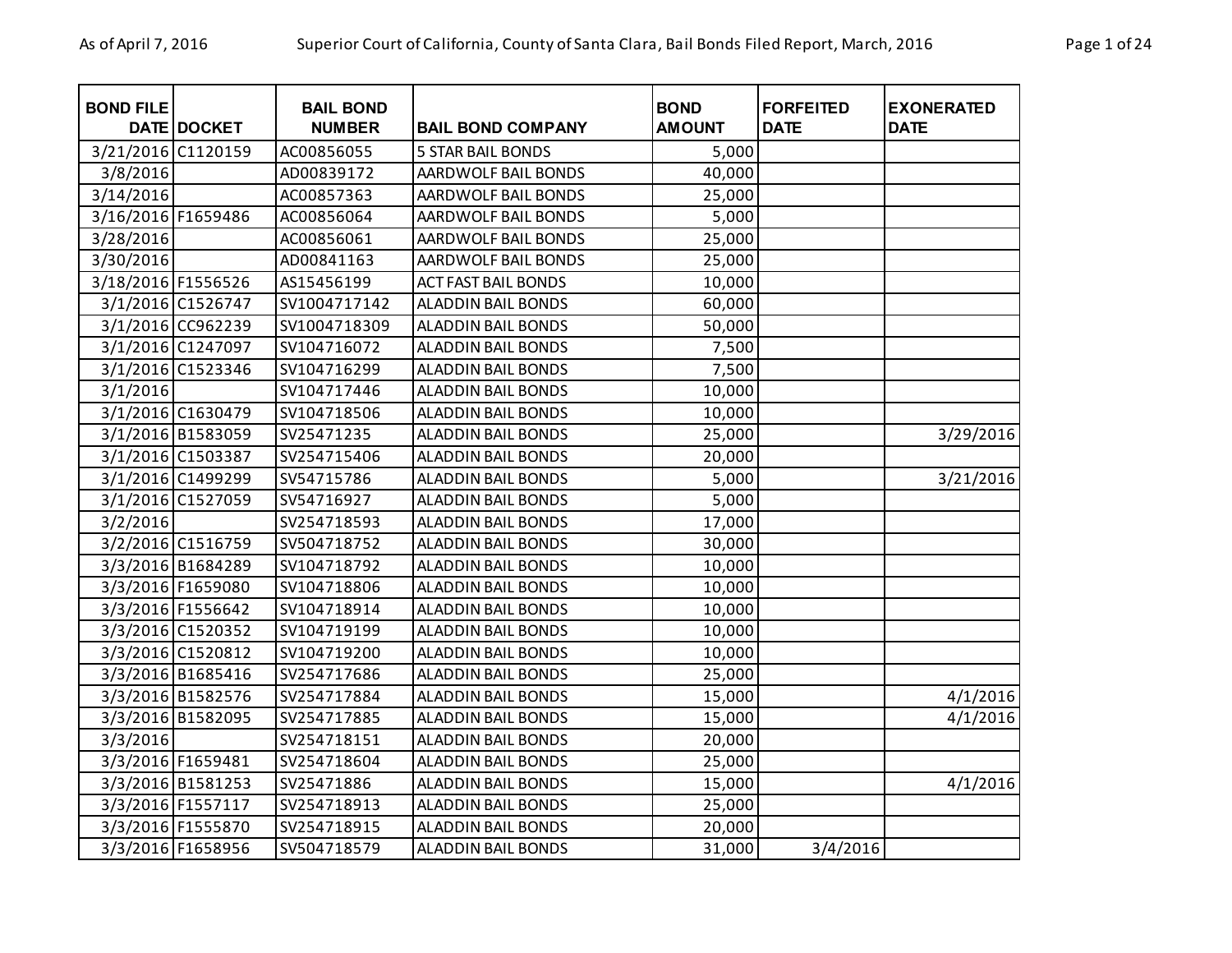| <b>BOND FILE</b> | DATE DOCKET       | <b>BAIL BOND</b><br><b>NUMBER</b> | <b>BAIL BOND COMPANY</b>  | <b>BOND</b><br><b>AMOUNT</b> | <b>FORFEITED</b><br><b>DATE</b> | <b>EXONERATED</b><br><b>DATE</b> |
|------------------|-------------------|-----------------------------------|---------------------------|------------------------------|---------------------------------|----------------------------------|
|                  | 3/3/2016 B1685061 | SV54718247                        | <b>ALADDIN BAIL BONDS</b> | 5,000                        |                                 |                                  |
|                  | 3/3/2016 C1630831 | SV54719238                        | <b>ALADDIN BAIL BONDS</b> | 5,000                        |                                 |                                  |
|                  | 3/4/2016 C1505756 | SV104716588                       | <b>ALADDIN BAIL BONDS</b> | 10,000                       |                                 |                                  |
|                  | 3/4/2016 C1518190 | SV254719380                       | <b>ALADDIN BAIL BONDS</b> | 10,000                       |                                 |                                  |
|                  | 3/4/2016 C1527399 | SV254719474                       | <b>ALADDIN BAIL BONDS</b> | 20,000                       | 3/29/2016                       | 4/1/2016                         |
|                  | 3/4/2016 B1580096 | SV504713420                       | <b>ALADDIN BAIL BONDS</b> | 20,000                       |                                 |                                  |
| 3/4/2016         |                   | SV504719402                       | <b>ALADDIN BAIL BONDS</b> | 27,000                       |                                 |                                  |
|                  | 3/4/2016 C1513830 | SV54719457                        | <b>ALADDIN BAIL BONDS</b> | 5,000                        | 3/29/2016                       | 4/1/2016                         |
|                  | 3/4/2016 C1524732 | SV54719607                        | <b>ALADDIN BAIL BONDS</b> | 1,000                        |                                 |                                  |
|                  | 3/7/2016 B1683721 | SV104717192                       | <b>ALADDIN BAIL BONDS</b> | 10,000                       |                                 |                                  |
|                  | 3/7/2016 C1628677 | SV104720025                       | ALADDIN BAIL BONDS        | 10,000                       |                                 |                                  |
| 3/7/2016         |                   | SV104720347                       | ALADDIN BAIL BONDS        | 10,000                       |                                 |                                  |
| 3/7/2016         |                   | SV104720482                       | <b>ALADDIN BAIL BONDS</b> | 10,000                       |                                 |                                  |
| 3/7/2016         |                   | SV254719398                       | <b>ALADDIN BAIL BONDS</b> | 25,000                       |                                 |                                  |
|                  | 3/7/2016 C1631021 | SV254719459                       | <b>ALADDIN BAIL BONDS</b> | 5,000                        |                                 | 4/5/2016                         |
| 3/7/2016         |                   | SV254720015                       | ALADDIN BAIL BONDS        | 15,000                       |                                 |                                  |
|                  | 3/7/2016 C1509512 | SV254720026                       | <b>ALADDIN BAIL BONDS</b> | 15,000                       |                                 | 3/17/2016                        |
| 3/7/2016         |                   | SV254720105                       | <b>ALADDIN BAIL BONDS</b> | 25,000                       |                                 |                                  |
| 3/7/2016         |                   | SV254720407                       | ALADDIN BAIL BONDS        | 25,000                       |                                 |                                  |
| 3/7/2016         |                   | SV254720424                       | <b>ALADDIN BAIL BONDS</b> | 17,000                       |                                 |                                  |
| 3/7/2016         |                   | SV504720373                       | <b>ALADDIN BAIL BONDS</b> | 30,000                       |                                 |                                  |
| 3/7/2016         |                   | SV504720492                       | <b>ALADDIN BAIL BONDS</b> | 50,000                       |                                 |                                  |
|                  | 3/7/2016 C1512563 | SV54720110                        | <b>ALADDIN BAIL BONDS</b> | 2,000                        |                                 |                                  |
|                  | 3/7/2016 C1632175 | SV54720229                        | <b>ALADDIN BAIL BONDS</b> | 2,000                        |                                 |                                  |
|                  | 3/8/2016 C1232193 | SV104716600                       | <b>ALADDIN BAIL BONDS</b> | 2,000                        | 3/25/2016                       |                                  |
|                  | 3/8/2016 C1523855 | SV104720659                       | <b>ALADDIN BAIL BONDS</b> | 10,000                       |                                 |                                  |
| 3/8/2016         |                   | SV254719672                       | <b>ALADDIN BAIL BONDS</b> | 15,000                       |                                 | 3/11/2016                        |
| 3/8/2016         |                   | SV254720617                       | <b>ALADDIN BAIL BONDS</b> | 11,000                       |                                 |                                  |
| 3/8/2016         |                   | SV254720618                       | <b>ALADDIN BAIL BONDS</b> | 25,000                       |                                 |                                  |
|                  | 3/8/2016 C1629685 | SV504719236                       | <b>ALADDIN BAIL BONDS</b> | 35,000                       |                                 |                                  |
|                  | 3/8/2016 C1629687 | SV504719475                       | <b>ALADDIN BAIL BONDS</b> | 50,000                       |                                 | 4/5/2016                         |
|                  | 3/8/2016 C1526660 | SV54717272                        | <b>ALADDIN BAIL BONDS</b> | 1,000                        | 4/4/2016                        |                                  |
|                  | 3/8/2016 C1628589 | SV54718977                        | <b>ALADDIN BAIL BONDS</b> | 5,000                        |                                 |                                  |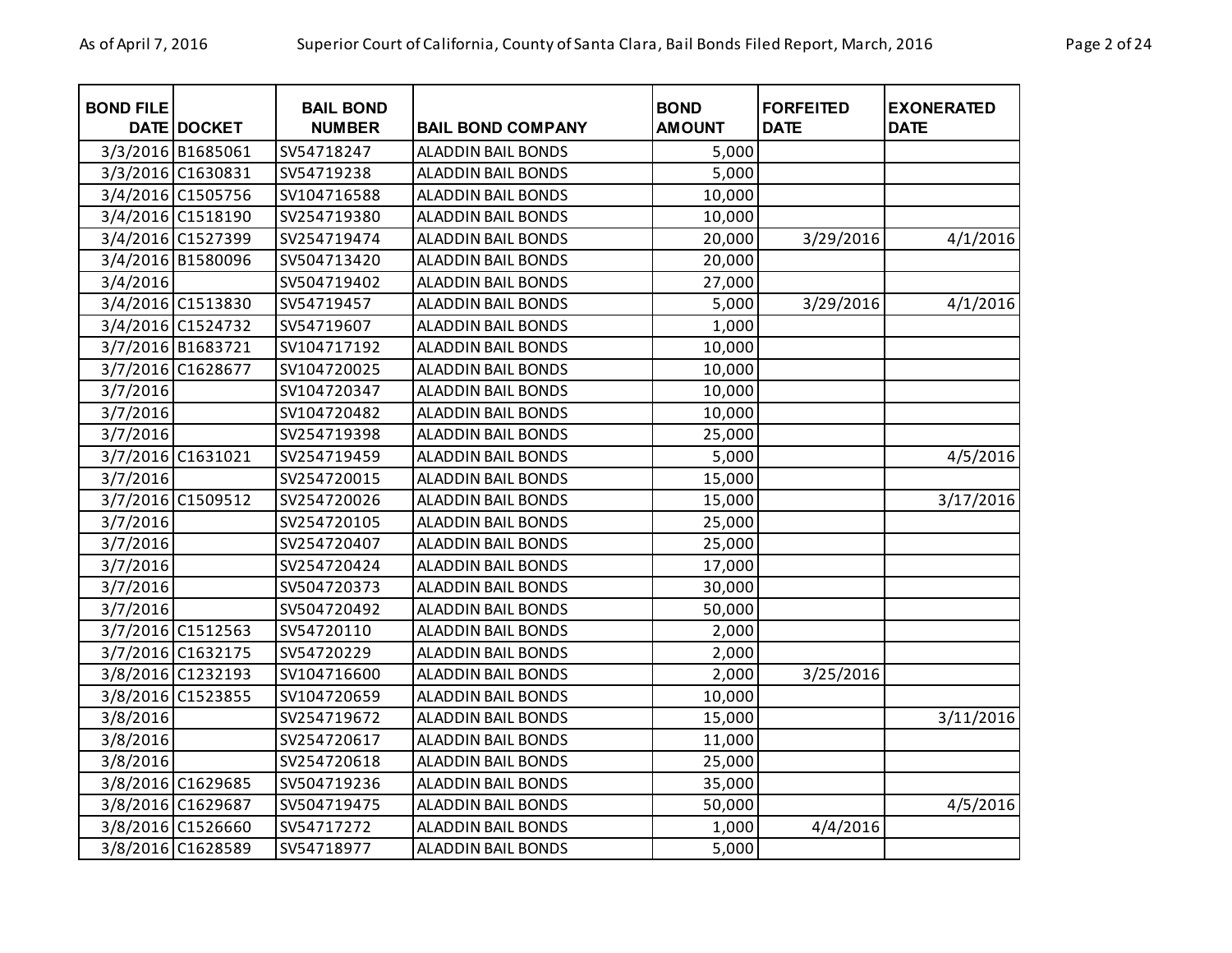| <b>BOND FILE</b>   | DATE DOCKET       | <b>BAIL BOND</b><br><b>NUMBER</b> | <b>BAIL BOND COMPANY</b>  | <b>BOND</b><br><b>AMOUNT</b> | <b>FORFEITED</b><br><b>DATE</b> | <b>EXONERATED</b><br><b>DATE</b> |
|--------------------|-------------------|-----------------------------------|---------------------------|------------------------------|---------------------------------|----------------------------------|
|                    | 3/8/2016 C1492615 | SV54719128                        | <b>ALADDIN BAIL BONDS</b> | 3,000                        |                                 |                                  |
|                    | 3/8/2016 C1237789 | SV54719211                        | <b>ALADDIN BAIL BONDS</b> | 5,000                        |                                 |                                  |
|                    | 3/8/2016 F1658679 | SV54719984                        | <b>ALADDIN BAIL BONDS</b> | 5,000                        | 4/5/2016                        |                                  |
|                    | 3/9/2016 C1521793 | SV254721001                       | <b>ALADDIN BAIL BONDS</b> | 15,000                       |                                 |                                  |
| 3/10/2016 B1683699 |                   | SV104720302                       | <b>ALADDIN BAIL BONDS</b> | 10,000                       |                                 |                                  |
| 3/10/2016 B1684383 |                   | SV104720405                       | <b>ALADDIN BAIL BONDS</b> | 10,000                       |                                 |                                  |
| 3/10/2016 B1581691 |                   | SV1047208372                      | <b>ALADDIN BAIL BONDS</b> | 10,000                       |                                 |                                  |
| 3/10/2016 B1578861 |                   | SV254720160                       | <b>ALADDIN BAIL BONDS</b> | 16,000                       |                                 |                                  |
| 3/10/2016          |                   | SV254721187                       | <b>ALADDIN BAIL BONDS</b> | 15,000                       |                                 |                                  |
| 3/10/2016 B1583633 |                   | SV4720301                         | <b>ALADDIN BAIL BONDS</b> | 5,000                        |                                 |                                  |
| 3/10/2016 C1527863 |                   | SV54720311                        | ALADDIN BAIL BONDS        | 5,000                        |                                 |                                  |
| 3/11/2016 C1525297 |                   | SV254721736                       | <b>ALADDIN BAIL BONDS</b> | 6,000                        |                                 |                                  |
| 3/11/2016          |                   | SV504721491                       | ALADDIN BAIL BONDS        | 40,000                       |                                 |                                  |
| 3/11/2016 C1508979 |                   | SV54716770                        | <b>ALADDIN BAIL BONDS</b> | 2,000                        |                                 |                                  |
| 3/11/2016 C1499464 |                   | SV54721592                        | <b>ALADDIN BAIL BONDS</b> | 5,000                        |                                 |                                  |
| 3/14/2016          |                   | SV1004721785                      | <b>ALADDIN BAIL BONDS</b> | 15,000                       |                                 |                                  |
| 3/14/2016 C1495540 |                   | SV104720578                       | <b>ALADDIN BAIL BONDS</b> | 10,000                       | 3/28/2016                       |                                  |
| 3/14/2016 C1519428 |                   | SV104721813                       | ALADDIN BAIL BONDS        | 8,000                        |                                 |                                  |
| 3/14/2016 C1630267 |                   | SV104721983                       | <b>ALADDIN BAIL BONDS</b> | 10,000                       |                                 | 3/22/2016                        |
| 3/14/2016          |                   | SV104722111                       | <b>ALADDIN BAIL BONDS</b> | 10,000                       |                                 |                                  |
| 3/14/2016 C1527385 |                   | SV104722436                       | <b>ALADDIN BAIL BONDS</b> | 6,000                        |                                 |                                  |
| 3/14/2016          |                   | SV254721250                       | <b>ALADDIN BAIL BONDS</b> | 25,000                       |                                 |                                  |
| 3/14/2016          |                   | SV254721940                       | <b>ALADDIN BAIL BONDS</b> | 25,000                       |                                 |                                  |
| 3/14/2016 C1631117 |                   | SV254721982                       | <b>ALADDIN BAIL BONDS</b> | 20,000                       |                                 | 3/22/2016                        |
| 3/14/2016          |                   | SV254721985                       | <b>ALADDIN BAIL BONDS</b> | 20,000                       |                                 |                                  |
| 3/14/2016          |                   | SV254722250                       | <b>ALADDIN BAIL BONDS</b> | 25,000                       |                                 |                                  |
| 3/14/2016          |                   | SV254722279                       | <b>ALADDIN BAIL BONDS</b> | 11,000                       |                                 |                                  |
| 3/14/2016          |                   | SV254722432                       | <b>ALADDIN BAIL BONDS</b> | 25,000                       |                                 |                                  |
| 3/14/2016          |                   | SV504721938                       | <b>ALADDIN BAIL BONDS</b> | 41,000                       |                                 |                                  |
| 3/14/2016 C1484006 |                   | SV504722140                       | <b>ALADDIN BAIL BONDS</b> | 40,000                       |                                 |                                  |
| 3/14/2016          |                   | SV504722273                       | <b>ALADDIN BAIL BONDS</b> | 50,000                       |                                 |                                  |
| 3/14/2016          |                   | SV504722453                       | <b>ALADDIN BAIL BONDS</b> | 30,000                       |                                 |                                  |
| 3/14/2016          |                   | SV504722571                       | <b>ALADDIN BAIL BONDS</b> | 31,000                       |                                 |                                  |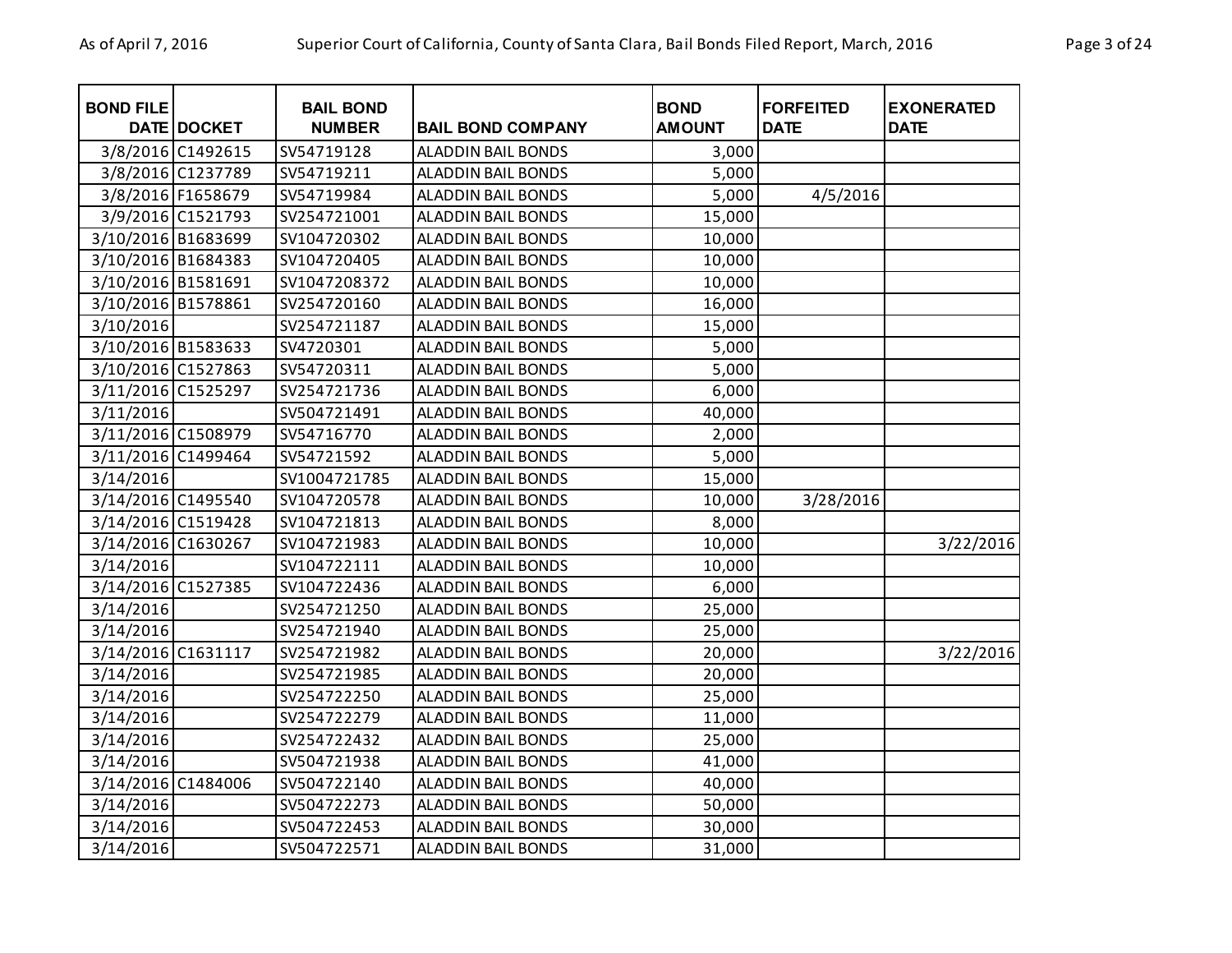| Page 4 of 2 |
|-------------|
|             |
|             |

| <b>BOND FILE</b>   | DATE DOCKET | <b>BAIL BOND</b><br><b>NUMBER</b> | <b>BAIL BOND COMPANY</b>  | <b>BOND</b><br><b>AMOUNT</b> | <b>FORFEITED</b><br><b>DATE</b> | <b>EXONERATED</b><br><b>DATE</b> |
|--------------------|-------------|-----------------------------------|---------------------------|------------------------------|---------------------------------|----------------------------------|
| 3/14/2016 C1631199 |             | SV504722830                       | ALADDIN BAIL BONDS        | 50,000                       |                                 |                                  |
| 3/14/2016          |             | SV54722230                        | <b>ALADDIN BAIL BONDS</b> | 5,000                        |                                 |                                  |
| 3/14/2016          |             | SV54722369                        | <b>ALADDIN BAIL BONDS</b> | 2,000                        |                                 |                                  |
| 3/15/2016 C1631379 |             | SV104721353                       | <b>ALADDIN BAIL BONDS</b> | 10,000                       |                                 |                                  |
| 3/15/2016 F1556226 |             | SV104721374                       | <b>ALADDIN BAIL BONDS</b> | 10,000                       |                                 |                                  |
| 3/15/2016 C1521098 |             | SV104722884                       | <b>ALADDIN BAIL BONDS</b> | 7,500                        |                                 |                                  |
| 3/15/2016 C1628077 |             | SV104722885                       | <b>ALADDIN BAIL BONDS</b> | 7,500                        |                                 |                                  |
| 3/15/2016          |             | SV104722897                       | <b>ALADDIN BAIL BONDS</b> | 10,000                       |                                 |                                  |
| 3/15/2016 C1630178 |             | SV254722891                       | ALADDIN BAIL BONDS        | 25,000                       |                                 |                                  |
| 3/15/2016          |             | SV254722928                       | ALADDIN BAIL BONDS        | 25,000                       |                                 |                                  |
| 3/15/2016 C1522090 |             | SV504722762                       | <b>ALADDIN BAIL BONDS</b> | 50,000                       |                                 |                                  |
| 3/15/2016          |             | SV504722825                       | <b>ALADDIN BAIL BONDS</b> | 30,000                       |                                 |                                  |
| 3/15/2016 C1628670 |             | SV504722883                       | ALADDIN BAIL BONDS        | 50,000                       |                                 |                                  |
| 3/15/2016          |             | SV504722895                       | <b>ALADDIN BAIL BONDS</b> | 27,000                       |                                 |                                  |
| 3/15/2016 C1629907 |             | SV54721045                        | ALADDIN BAIL BONDS        | 2,000                        |                                 |                                  |
| 3/16/2016 B1581354 |             | SV254721064                       | <b>ALADDIN BAIL BONDS</b> | 20,000                       |                                 |                                  |
| 3/16/2016 B1368077 |             | SV254722278                       | <b>ALADDIN BAIL BONDS</b> | 25,000                       |                                 |                                  |
| 3/16/2016 B1685154 |             | SV254722802                       | ALADDIN BAIL BONDS        | 15,000                       |                                 |                                  |
| 3/16/2016 C1632273 |             | SV504723099                       | <b>ALADDIN BAIL BONDS</b> | 35,000                       |                                 |                                  |
| 3/16/2016 B1685335 |             | SV504723301                       | ALADDIN BAIL BONDS        | 50,000                       |                                 |                                  |
| 3/16/2016 B1367028 |             | SV54720281                        | <b>ALADDIN BAIL BONDS</b> | 5,000                        |                                 | 3/16/2016                        |
| 3/16/2016          |             | SV54723095                        | <b>ALADDIN BAIL BONDS</b> | 5,000                        |                                 |                                  |
| 3/16/2016 C1631016 |             | SV54723234                        | <b>ALADDIN BAIL BONDS</b> | 5,000                        |                                 |                                  |
| 3/16/2016          |             | SV54723277                        | <b>ALADDIN BAIL BONDS</b> | 5,000                        |                                 |                                  |
| 3/17/2016          |             | SV1004722683                      | <b>ALADDIN BAIL BONDS</b> | 60,000                       |                                 |                                  |
| 3/17/2016 C1631145 |             | SV1004722756                      | <b>ALADDIN BAIL BONDS</b> | 100,000                      |                                 |                                  |
| 3/17/2016 B1472921 |             | SV104719105                       | <b>ALADDIN BAIL BONDS</b> | 10,000                       |                                 |                                  |
| 3/17/2016 B1684708 |             | SV104721708                       | <b>ALADDIN BAIL BONDS</b> | 10,000                       |                                 |                                  |
| 3/17/2016 B1684730 |             | SV104722194                       | <b>ALADDIN BAIL BONDS</b> | 10,000                       |                                 |                                  |
| 3/17/2016 B1684269 |             | SV104722471                       | ALADDIN BAIL BONDS        | 10,000                       |                                 |                                  |
| 3/17/2016 B1684365 |             | SV104722612                       | ALADDIN BAIL BONDS        | 10,000                       |                                 |                                  |
| 3/17/2016 C1515860 |             | SV104723610                       | <b>ALADDIN BAIL BONDS</b> | 10,000                       | 3/23/2016                       |                                  |
| 3/17/2016 B1581257 |             | SV254719824                       | <b>ALADDIN BAIL BONDS</b> | 15,000                       |                                 |                                  |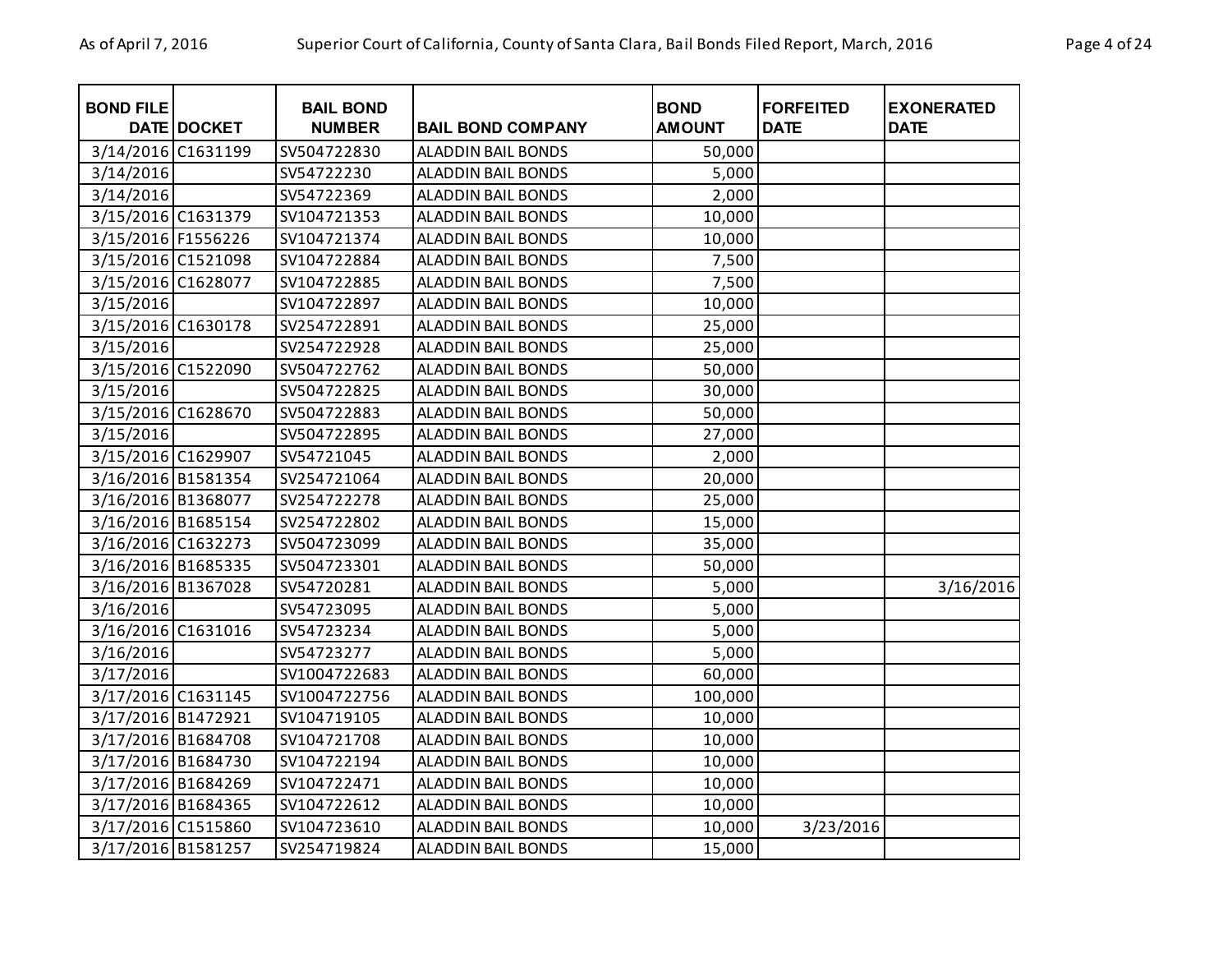| <b>BOND FILE</b>   | <b>DATE DOCKET</b> | <b>BAIL BOND</b><br><b>NUMBER</b> | <b>BAIL BOND COMPANY</b>  | <b>BOND</b><br><b>AMOUNT</b> | <b>FORFEITED</b><br><b>DATE</b> | <b>EXONERATED</b><br><b>DATE</b> |
|--------------------|--------------------|-----------------------------------|---------------------------|------------------------------|---------------------------------|----------------------------------|
| 3/17/2016 B1683769 |                    | SV254722597                       | <b>ALADDIN BAIL BONDS</b> | 12,500                       |                                 |                                  |
| 3/17/2016 B1580803 |                    | SV254722626                       | <b>ALADDIN BAIL BONDS</b> | 25,000                       |                                 |                                  |
| 3/17/2016 C1630903 |                    | SV254722849                       | <b>ALADDIN BAIL BONDS</b> | 20,000                       |                                 |                                  |
| 3/17/2016 C1513422 |                    | SV254723050                       | <b>ALADDIN BAIL BONDS</b> | 25,000                       |                                 |                                  |
| 3/17/2016 C1520087 |                    | SV254723385                       | <b>ALADDIN BAIL BONDS</b> | 20,000                       |                                 |                                  |
| 3/17/2016          |                    | SV254723414                       | <b>ALADDIN BAIL BONDS</b> | 25,000                       |                                 |                                  |
| 3/17/2016 B1685254 |                    | SV54722148                        | <b>ALADDIN BAIL BONDS</b> | 1,000                        |                                 |                                  |
| 3/17/2016 B1582268 |                    | SV54722345                        | <b>ALADDIN BAIL BONDS</b> | 5,000                        |                                 |                                  |
| 3/17/2016 B1581916 |                    | SV54722347                        | <b>ALADDIN BAIL BONDS</b> | 5,000                        |                                 |                                  |
| 3/17/2016 C1516873 |                    | SV54723386                        | <b>ALADDIN BAIL BONDS</b> | 1,000                        |                                 |                                  |
| 3/17/2016 C1527814 |                    | SV54723387                        | <b>ALADDIN BAIL BONDS</b> | 1,000                        |                                 |                                  |
| 3/17/2016 C1514019 |                    | SV54723495                        | <b>ALADDIN BAIL BONDS</b> | 5,000                        |                                 |                                  |
| 3/17/2016 C1518705 |                    | SV54723496                        | <b>ALADDIN BAIL BONDS</b> | 5,000                        |                                 |                                  |
| 3/17/2016 C1521106 |                    | SV54723522                        | <b>ALADDIN BAIL BONDS</b> | 5,000                        |                                 |                                  |
| 3/17/2016 C1526448 |                    | SV54723538                        | <b>ALADDIN BAIL BONDS</b> | 500                          |                                 |                                  |
| 3/17/2016 C1628227 |                    | SV54723607                        | <b>ALADDIN BAIL BONDS</b> | 5,000                        | 3/23/2016                       |                                  |
| 3/18/2016 B1684234 |                    | SV104723523                       | <b>ALADDIN BAIL BONDS</b> | 8,000                        |                                 |                                  |
| 3/18/2016 C1497834 |                    | SV104723675                       | ALADDIN BAIL BONDS        | 7,500                        |                                 |                                  |
| 3/18/2016 C1524854 |                    | SV104723914                       | <b>ALADDIN BAIL BONDS</b> | 5,000                        |                                 |                                  |
| 3/18/2016 C1516836 |                    | SV254722408                       | ALADDIN BAIL BONDS        | 20,000                       |                                 |                                  |
| 3/18/2016 C1521373 |                    | SV504723621                       | <b>ALADDIN BAIL BONDS</b> | 50,000                       | 3/22/2016                       |                                  |
| 3/18/2016 C1521305 |                    | SV504723674                       | <b>ALADDIN BAIL BONDS</b> | 35,000                       |                                 |                                  |
| 3/18/2016 C1483172 |                    | SV504723839                       | <b>ALADDIN BAIL BONDS</b> | 50,000                       |                                 |                                  |
| 3/18/2016 C1483172 |                    | SV504723848                       | <b>ALADDIN BAIL BONDS</b> | 50,000                       |                                 |                                  |
| 3/18/2016 C1519335 |                    | SV54650357                        | <b>ALADDIN BAIL BONDS</b> | 5,000                        |                                 |                                  |
| 3/18/2016 C1633044 |                    | SV54723618                        | ALADDIN BAIL BONDS        | 3,000                        | 3/22/2016                       |                                  |
| 3/18/2016 C1522217 |                    | SV54723619                        | <b>ALADDIN BAIL BONDS</b> | 1,000                        | 3/22/2016                       |                                  |
| 3/18/2016 C1525302 |                    | SV54723620                        | <b>ALADDIN BAIL BONDS</b> | 5,000                        | 3/22/2016                       |                                  |
| 3/18/2016          |                    | SV54723676                        | <b>ALADDIN BAIL BONDS</b> | 2,000                        |                                 |                                  |
| 3/21/2016 C1526194 |                    | SV104701747                       | <b>ALADDIN BAIL BONDS</b> | 10,000                       |                                 |                                  |
| 3/21/2016 C1524438 |                    | SV104721498                       | <b>ALADDIN BAIL BONDS</b> | 10,000                       |                                 |                                  |
| 3/21/2016 C1526891 |                    | SV104722898                       | <b>ALADDIN BAIL BONDS</b> | 10,000                       |                                 |                                  |
| 3/21/2016          |                    | SV104724295                       | <b>ALADDIN BAIL BONDS</b> | 10,000                       |                                 |                                  |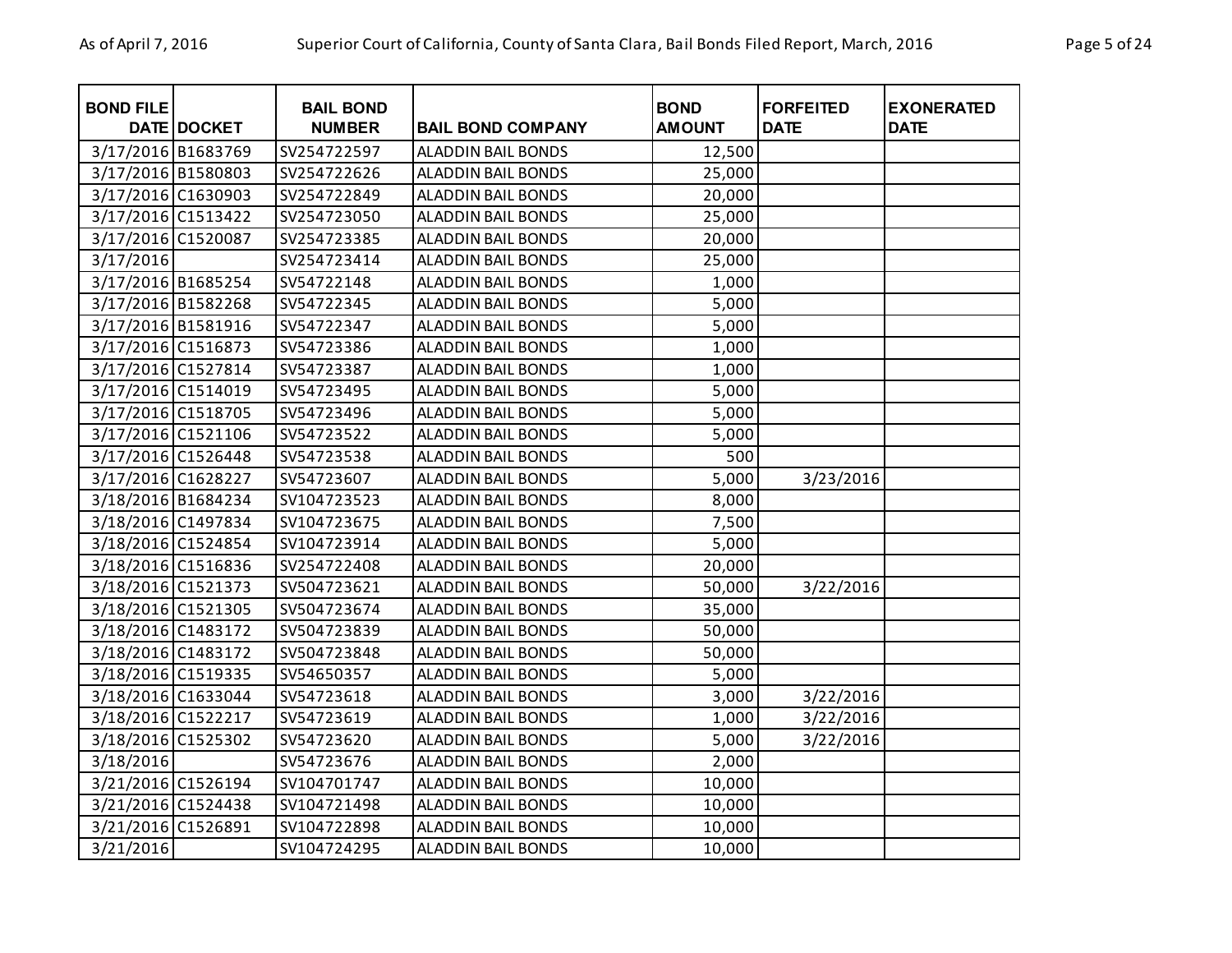| <b>BOND FILE</b>   |             | <b>BAIL BOND</b> |                           | <b>BOND</b>   | <b>FORFEITED</b> | <b>EXONERATED</b> |
|--------------------|-------------|------------------|---------------------------|---------------|------------------|-------------------|
|                    | DATE DOCKET | <b>NUMBER</b>    | <b>BAIL BOND COMPANY</b>  | <b>AMOUNT</b> | <b>DATE</b>      | <b>DATE</b>       |
| 3/21/2016 C1510758 |             | SV104724373      | <b>ALADDIN BAIL BONDS</b> | 6,000         |                  |                   |
| 3/21/2016          |             | SV104724621      | <b>ALADDIN BAIL BONDS</b> | 10,000        |                  |                   |
| 3/21/2016 C1524188 |             | SV1504724035     | <b>ALADDIN BAIL BONDS</b> | 131,000       |                  |                   |
| 3/21/2016          |             | SV254724025      | <b>ALADDIN BAIL BONDS</b> | 20,000        |                  |                   |
| 3/21/2016          |             | SV254724077      | <b>ALADDIN BAIL BONDS</b> | 25,000        |                  |                   |
| 3/21/2016          |             | SV254724605      | <b>ALADDIN BAIL BONDS</b> | 20,000        |                  |                   |
| 3/21/2016          |             | SV254724704      | <b>ALADDIN BAIL BONDS</b> | 10,250        |                  |                   |
| 3/21/2016 C1122616 |             | SV254724835      | <b>ALADDIN BAIL BONDS</b> | 15,000        |                  |                   |
| 3/21/2016          |             | SV504650371      | <b>ALADDIN BAIL BONDS</b> | 30,000        |                  |                   |
| 3/21/2016          |             | SV504724325      | <b>ALADDIN BAIL BONDS</b> | 50,000        |                  |                   |
| 3/21/2016          |             | SV504724348      | <b>ALADDIN BAIL BONDS</b> | 27,000        |                  |                   |
| 3/21/2016 C1527728 |             | SV54722105       | <b>ALADDIN BAIL BONDS</b> | 5,000         |                  |                   |
| 3/21/2016          |             | SV54724031       | <b>ALADDIN BAIL BONDS</b> | 5,000         |                  |                   |
| 3/21/2016 CC813624 |             | SV54724293       | <b>ALADDIN BAIL BONDS</b> | 5,000         |                  |                   |
| 3/21/2016 CC819368 |             | SV54724294       | <b>ALADDIN BAIL BONDS</b> | 5,000         |                  |                   |
| 3/21/2016          |             | SV54724537       | <b>ALADDIN BAIL BONDS</b> | 3,000         |                  |                   |
| 3/22/2016          |             | SV1004725013     | <b>ALADDIN BAIL BONDS</b> | 75,000        |                  |                   |
| 3/22/2016 C1630291 |             | SV104724896      | ALADDIN BAIL BONDS        | 10,000        |                  |                   |
| 3/22/2016 C1630947 |             | SV254722872      | <b>ALADDIN BAIL BONDS</b> | 25,000        |                  |                   |
| 3/22/2016 F1659498 |             | SV254724029      | <b>ALADDIN BAIL BONDS</b> | 25,000        |                  |                   |
| 3/22/2016 C1628122 |             | SV254724242      | <b>ALADDIN BAIL BONDS</b> | 25,000        |                  |                   |
| 3/22/2016          |             | SV254724386      | <b>ALADDIN BAIL BONDS</b> | 15,000        |                  |                   |
| 3/22/2016 C1630407 |             | SV504722461      | <b>ALADDIN BAIL BONDS</b> | 30,000        |                  |                   |
| 3/22/2016 C1631156 |             | SV504723805      | <b>ALADDIN BAIL BONDS</b> | 15,000        |                  |                   |
| 3/22/2016          |             | SV504724682      | <b>ALADDIN BAIL BONDS</b> | 20,000        |                  |                   |
| 3/23/2016 C1633209 |             | SV104725313      | <b>ALADDIN BAIL BONDS</b> | 6,000         |                  | 3/23/2016         |
| 3/23/2016          |             | SV254725392      | <b>ALADDIN BAIL BONDS</b> | 15,000        |                  |                   |
| 3/23/2016 F1659503 |             | SV54724978       | <b>ALADDIN BAIL BONDS</b> | 5,000         |                  |                   |
| 3/23/2016 C1633635 |             | SV54725311       | <b>ALADDIN BAIL BONDS</b> | 5,000         |                  |                   |
| 3/23/2016 C1632249 |             | SV54725415       | <b>ALADDIN BAIL BONDS</b> | 5,000         |                  |                   |
| 3/24/2016          |             | SV104725588      | <b>ALADDIN BAIL BONDS</b> | 10,000        |                  |                   |
| 3/24/2016 C1494349 |             | SV104725674      | <b>ALADDIN BAIL BONDS</b> | 10,000        |                  |                   |
| 3/24/2016 C1486270 |             | SV104725725      | <b>ALADDIN BAIL BONDS</b> | 10,000        |                  |                   |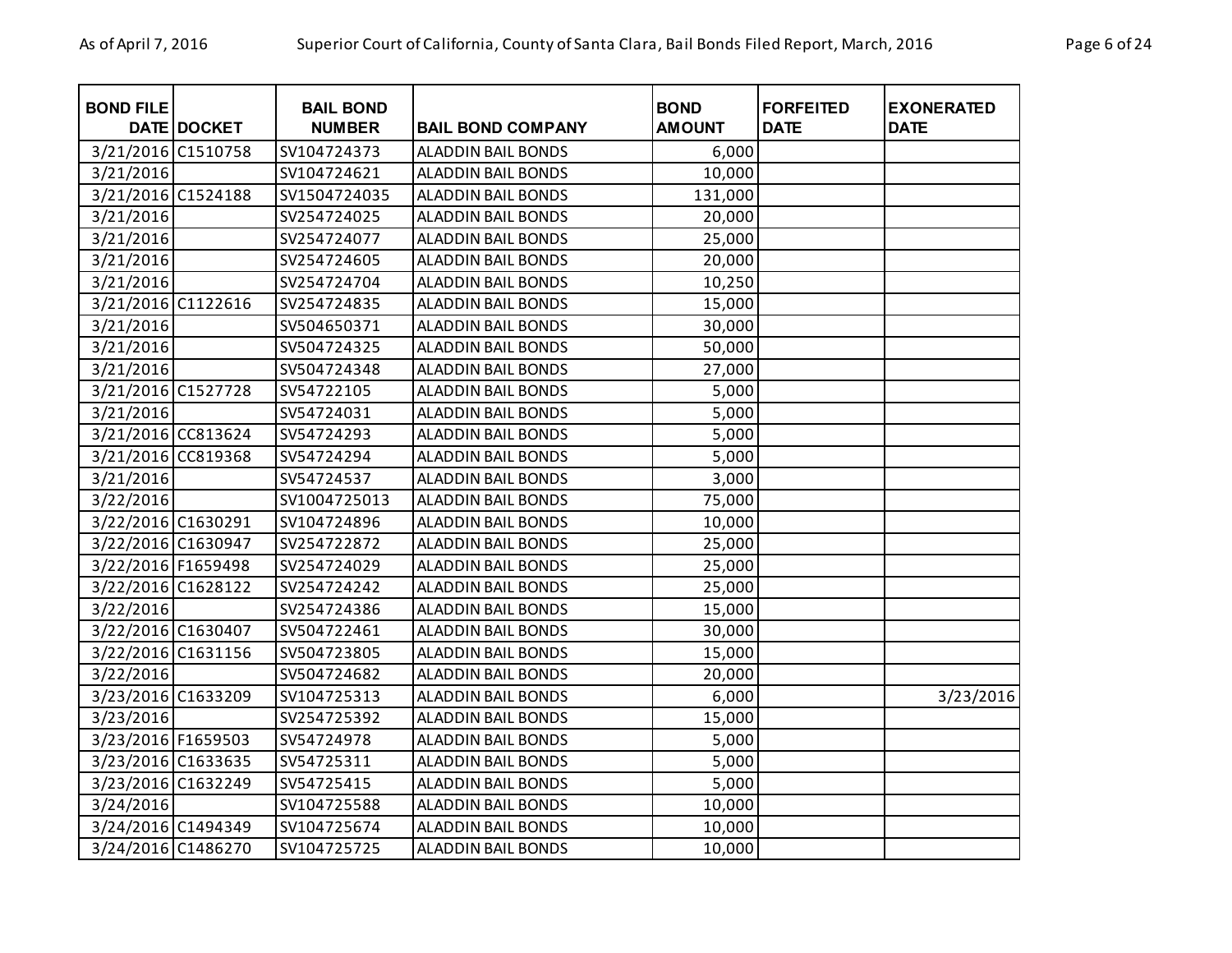| <b>BOND FILE</b>   | DATE DOCKET | <b>BAIL BOND</b><br><b>NUMBER</b> | <b>BAIL BOND COMPANY</b>  | <b>BOND</b><br><b>AMOUNT</b> | <b>FORFEITED</b><br><b>DATE</b> | <b>EXONERATED</b><br><b>DATE</b> |
|--------------------|-------------|-----------------------------------|---------------------------|------------------------------|---------------------------------|----------------------------------|
| 3/24/2016 F1658928 |             | SV254725198                       | <b>ALADDIN BAIL BONDS</b> | 25,000                       |                                 |                                  |
| 3/24/2016          |             | SV254725523                       | <b>ALADDIN BAIL BONDS</b> | 21,000                       |                                 |                                  |
| 3/24/2016          |             | SV254725652                       | <b>ALADDIN BAIL BONDS</b> | 15,000                       |                                 |                                  |
| 3/24/2016 C1628136 |             | SV254725673                       | <b>ALADDIN BAIL BONDS</b> | 25,000                       |                                 |                                  |
| 3/24/2016 C1633408 |             | SV504725750                       | <b>ALADDIN BAIL BONDS</b> | 35,000                       |                                 |                                  |
| 3/24/2016 CC960246 |             | SV54725596                        | <b>ALADDIN BAIL BONDS</b> | 5,000                        |                                 |                                  |
| 3/25/2016 B1685274 |             | SV1004725720                      | <b>ALADDIN BAIL BONDS</b> | 75,000                       |                                 |                                  |
| 3/25/2016 B1582436 |             | SV104722981                       | ALADDIN BAIL BONDS        | 10,000                       |                                 |                                  |
| 3/25/2016 B1582195 |             | SV104722982                       | <b>ALADDIN BAIL BONDS</b> | 10,000                       |                                 |                                  |
| 3/25/2016 B1582000 |             | SV104722983                       | <b>ALADDIN BAIL BONDS</b> | 10,000                       |                                 |                                  |
| 3/25/2016 C1078392 |             | SV104723051                       | <b>ALADDIN BAIL BONDS</b> | 10,000                       |                                 |                                  |
| 3/25/2016 B1684270 |             | SV104723382                       | <b>ALADDIN BAIL BONDS</b> | 10,000                       |                                 |                                  |
| 3/25/2016 C1526175 |             | SV104724425                       | <b>ALADDIN BAIL BONDS</b> | 10,000                       |                                 |                                  |
| 3/25/2016 B1684752 |             | SV104724630                       | <b>ALADDIN BAIL BONDS</b> | 10,000                       |                                 |                                  |
| 3/25/2016 C1508060 |             | SV104724815                       | <b>ALADDIN BAIL BONDS</b> | 10,000                       |                                 |                                  |
| 3/25/2016 B1583658 |             | SV104725251                       | <b>ALADDIN BAIL BONDS</b> | 10,000                       |                                 |                                  |
| 3/25/2016          |             | SV104726037                       | <b>ALADDIN BAIL BONDS</b> | 10,000                       |                                 |                                  |
| 3/25/2016 B1583062 |             | SV254721998                       | ALADDIN BAIL BONDS        | 16,000                       |                                 |                                  |
| 3/25/2016 B1684732 |             | SV254724168                       | ALADDIN BAIL BONDS        | 12,000                       |                                 |                                  |
| 3/25/2016 C1512449 |             | SV254724424                       | <b>ALADDIN BAIL BONDS</b> | 15,000                       |                                 |                                  |
| 3/25/2016 C1475465 |             | SV254724426                       | <b>ALADDIN BAIL BONDS</b> | 15,000                       |                                 |                                  |
| 3/25/2016 B1475965 |             | SV254724947                       | <b>ALADDIN BAIL BONDS</b> | 20,000                       |                                 |                                  |
| 3/25/2016          |             | SV254725970                       | <b>ALADDIN BAIL BONDS</b> | 16,000                       |                                 |                                  |
| 3/25/2016          |             | SV504725502                       | <b>ALADDIN BAIL BONDS</b> | 21,000                       |                                 |                                  |
| 3/25/2016          |             | 113547 SV54722286                 | <b>ALADDIN BAIL BONDS</b> | 5,000                        |                                 |                                  |
| 3/25/2016 B1685020 |             | SV54724169                        | <b>ALADDIN BAIL BONDS</b> | 5,000                        |                                 |                                  |
| 3/28/2016          |             | SV1004726783                      | <b>ALADDIN BAIL BONDS</b> | 60,000                       |                                 |                                  |
| 3/28/2016          |             | SV1004727014                      | ALADDIN BAIL BONDS        | 65,000                       |                                 |                                  |
| 3/28/2016 C1511403 |             | SV104726386                       | <b>ALADDIN BAIL BONDS</b> | 10,000                       |                                 |                                  |
| 3/28/2016 C1516150 |             | SV104726539                       | <b>ALADDIN BAIL BONDS</b> | 10,000                       |                                 |                                  |
| 3/28/2016 C1520157 |             | SV104726575                       | <b>ALADDIN BAIL BONDS</b> | 6,000                        |                                 |                                  |
| 3/28/2016          |             | SV104726719                       | <b>ALADDIN BAIL BONDS</b> | 10,000                       |                                 |                                  |
| 3/28/2016 B1370108 |             | SV254723845                       | <b>ALADDIN BAIL BONDS</b> | 20,000                       |                                 |                                  |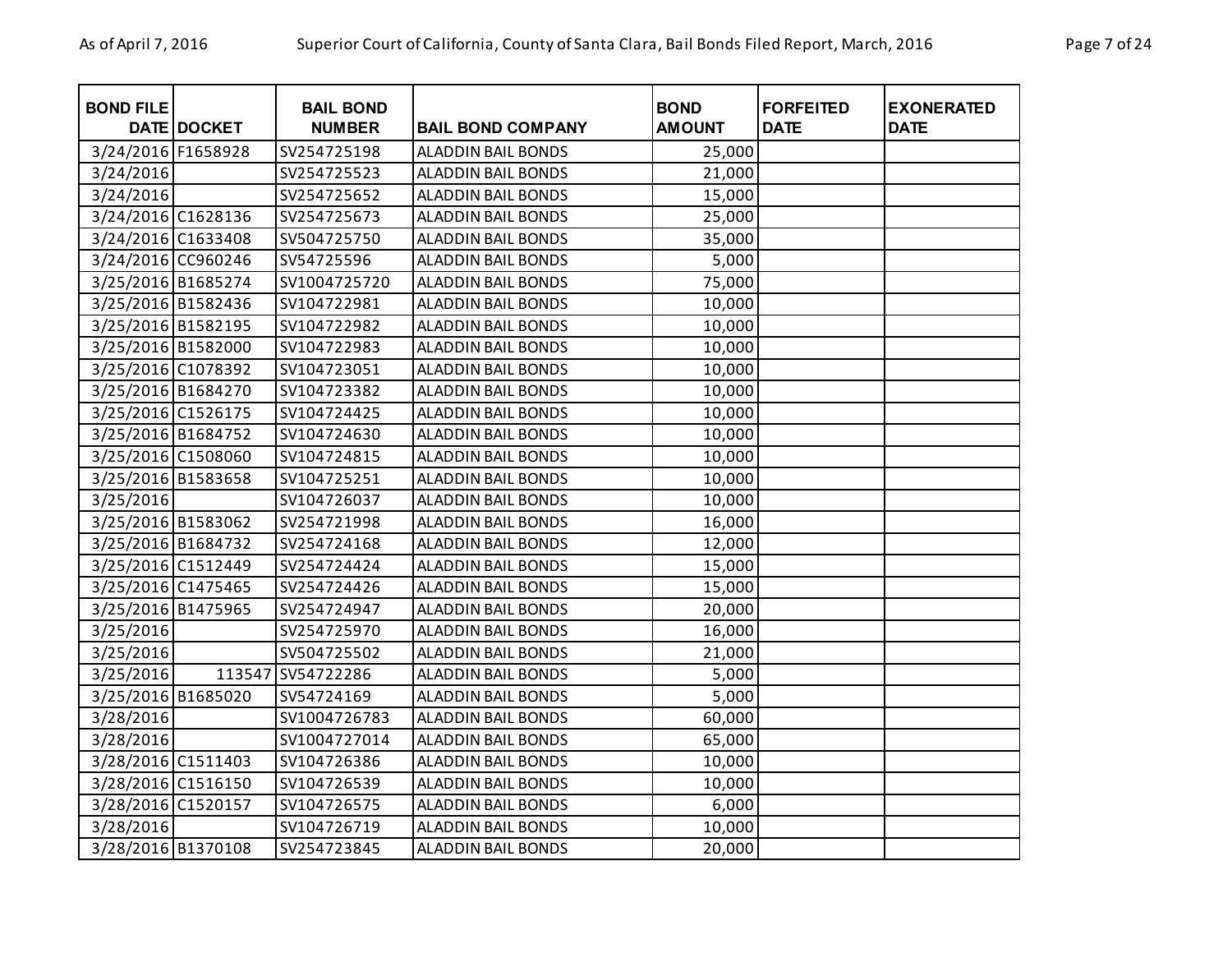| <b>BOND FILE</b>   | DATE DOCKET | <b>BAIL BOND</b><br><b>NUMBER</b> | <b>BAIL BOND COMPANY</b>  | <b>BOND</b><br><b>AMOUNT</b> | <b>FORFEITED</b><br><b>DATE</b> | <b>EXONERATED</b><br><b>DATE</b> |
|--------------------|-------------|-----------------------------------|---------------------------|------------------------------|---------------------------------|----------------------------------|
| 3/28/2016          |             | SV254726171                       | <b>ALADDIN BAIL BONDS</b> | 20,000                       |                                 |                                  |
| 3/28/2016          |             | SV254726189                       | <b>ALADDIN BAIL BONDS</b> | 16,000                       |                                 |                                  |
| 3/28/2016          |             | SV254726289                       | <b>ALADDIN BAIL BONDS</b> | 25,000                       |                                 |                                  |
| 3/28/2016 C1371507 |             | SV254726462                       | ALADDIN BAIL BONDS        | 15,000                       |                                 |                                  |
| 3/28/2016          |             | SV254726485                       | <b>ALADDIN BAIL BONDS</b> | 25,000                       |                                 |                                  |
| 3/28/2016          |             | SV254726521                       | <b>ALADDIN BAIL BONDS</b> | 15,000                       |                                 |                                  |
| 3/28/2016          |             | SV254726677                       | ALADDIN BAIL BONDS        | 17,000                       |                                 |                                  |
| 3/28/2016          |             | SV254727039                       | ALADDIN BAIL BONDS        | 15,000                       |                                 |                                  |
| 3/28/2016          |             | SV504726231                       | <b>ALADDIN BAIL BONDS</b> | 30,000                       |                                 |                                  |
| 3/28/2016          |             | SV504726320                       | <b>ALADDIN BAIL BONDS</b> | 42,000                       |                                 |                                  |
| 3/28/2016          |             | SV504726909                       | <b>ALADDIN BAIL BONDS</b> | 35,000                       |                                 |                                  |
| 3/28/2016 C1522160 |             | SV54726754                        | <b>ALADDIN BAIL BONDS</b> | 5,000                        |                                 |                                  |
| 3/28/2016 C1632851 |             | SV54727027                        | <b>ALADDIN BAIL BONDS</b> | 5,000                        |                                 |                                  |
| 3/28/2016          |             | SV54727034                        | <b>ALADDIN BAIL BONDS</b> | 5,000                        |                                 |                                  |
| 3/29/2016          |             | SV1004727310                      | <b>ALADDIN BAIL BONDS</b> | 65,000                       |                                 |                                  |
| 3/29/2016 C1499382 |             | SV104725337                       | <b>ALADDIN BAIL BONDS</b> | 6,000                        |                                 |                                  |
| 3/29/2016 C1510627 |             | SV104725349                       | <b>ALADDIN BAIL BONDS</b> | 9,000                        |                                 |                                  |
| 3/29/2016          |             | SV1504726881                      | <b>ALADDIN BAIL BONDS</b> | 112,000                      |                                 |                                  |
| 3/29/2016 C1519132 |             | SV254725423                       | <b>ALADDIN BAIL BONDS</b> | 25,000                       |                                 |                                  |
| 3/29/2016 B1576598 |             | SV254726051                       | <b>ALADDIN BAIL BONDS</b> | 16,000                       |                                 |                                  |
| 3/29/2016 B1685268 |             | SV254726052                       | <b>ALADDIN BAIL BONDS</b> | 16,000                       |                                 |                                  |
| 3/29/2016          |             | SV254727190                       | <b>ALADDIN BAIL BONDS</b> | 15,000                       |                                 |                                  |
| 3/29/2016 C1633696 |             | SV254727280                       | <b>ALADDIN BAIL BONDS</b> | 15,000                       |                                 |                                  |
| 3/29/2016 C1518461 |             | SV254727396                       | <b>ALADDIN BAIL BONDS</b> | 15,000                       |                                 |                                  |
| 3/29/2016 C1231734 |             | SV254727397                       | <b>ALADDIN BAIL BONDS</b> | 25,000                       |                                 |                                  |
| 3/29/2016 C1629894 |             | SV504724208                       | <b>ALADDIN BAIL BONDS</b> | 50,000                       |                                 |                                  |
| 3/29/2016          |             | SV504725814                       | <b>ALADDIN BAIL BONDS</b> | 35,000                       |                                 |                                  |
| 3/29/2016 C1518665 |             | SV504727183                       | <b>ALADDIN BAIL BONDS</b> | 30,000                       |                                 |                                  |
| 3/29/2016 F1558082 |             | SV54725381                        | <b>ALADDIN BAIL BONDS</b> | 5,000                        |                                 |                                  |
| 3/29/2016 C1513969 |             | SV54727184                        | <b>ALADDIN BAIL BONDS</b> | 5,000                        |                                 |                                  |
| 3/29/2016 C1630068 |             | SV54727185                        | <b>ALADDIN BAIL BONDS</b> | 5,000                        |                                 |                                  |
| 3/29/2016 C1632382 |             | SV54727337                        | <b>ALADDIN BAIL BONDS</b> | 2,000                        |                                 |                                  |
| 3/30/2016          |             | SV1004727071                      | <b>ALADDIN BAIL BONDS</b> | 56,000                       |                                 |                                  |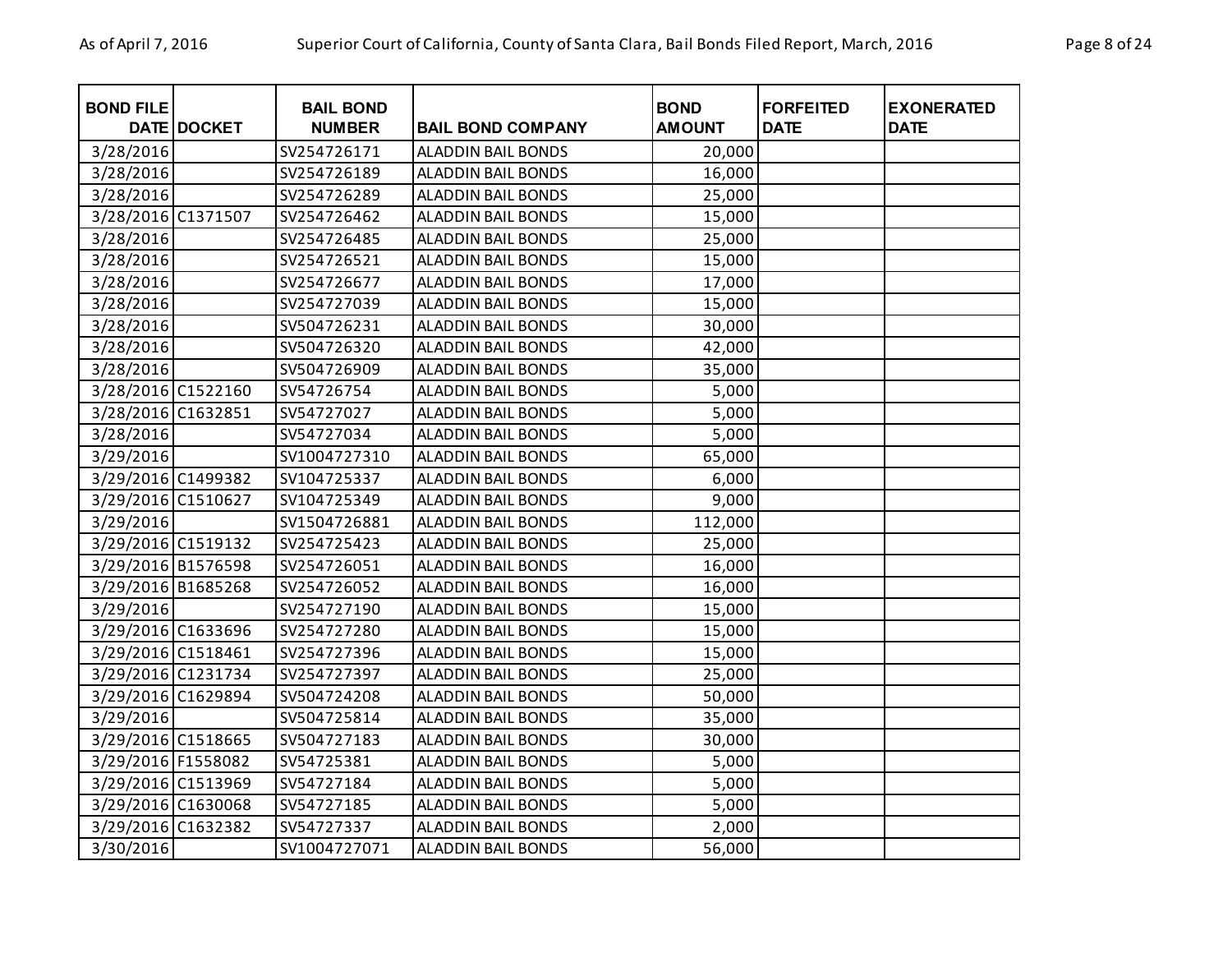| <b>BOND FILE</b>   | DATE DOCKET       | <b>BAIL BOND</b><br><b>NUMBER</b> | <b>BAIL BOND COMPANY</b>       | <b>BOND</b><br><b>AMOUNT</b> | <b>FORFEITED</b><br><b>DATE</b> | <b>EXONERATED</b><br><b>DATE</b> |
|--------------------|-------------------|-----------------------------------|--------------------------------|------------------------------|---------------------------------|----------------------------------|
| 3/30/2016          |                   | SV1004727351                      | <b>ALADDIN BAIL BONDS</b>      | 60,000                       |                                 |                                  |
| 3/30/2016 B1684781 |                   | SV104723240                       | <b>ALADDIN BAIL BONDS</b>      | 10,000                       |                                 |                                  |
| 3/30/2016 F1659507 |                   | SV104727124                       | <b>ALADDIN BAIL BONDS</b>      | 6,000                        |                                 |                                  |
| 3/30/2016 B1581317 |                   | SV104727236                       | ALADDIN BAIL BONDS             | 7,500                        |                                 |                                  |
| 3/30/2016 B1579457 |                   | SV104727333                       | <b>ALADDIN BAIL BONDS</b>      | 10,000                       |                                 |                                  |
| 3/30/2016 B1578438 |                   | SV104727361                       | <b>ALADDIN BAIL BONDS</b>      | 7,500                        |                                 |                                  |
| 3/30/2016 BB730439 |                   | SV104727399                       | ALADDIN BAIL BONDS             | 10,000                       |                                 |                                  |
| 3/30/2016 B1683787 |                   | SV254725055                       | <b>ALADDIN BAIL BONDS</b>      | 10,000                       |                                 |                                  |
| 3/30/2016          |                   | SV254726282                       | <b>ALADDIN BAIL BONDS</b>      | 20,000                       |                                 |                                  |
| 3/30/2016 C1634491 |                   | SV254727627                       | <b>ALADDIN BAIL BONDS</b>      | 13,000                       |                                 |                                  |
| 3/30/2016 B1684040 |                   | SV504725087                       | <b>ALADDIN BAIL BONDS</b>      | 30,000                       |                                 |                                  |
| 3/30/2016          |                   | SV504727303                       | <b>ALADDIN BAIL BONDS</b>      | 30,000                       |                                 |                                  |
| 3/30/2016          |                   | SV504727446                       | ALADDIN BAIL BONDS             | 50,000                       |                                 |                                  |
| 3/30/2016 B1579768 |                   | SV54727334                        | <b>ALADDIN BAIL BONDS</b>      | 5,000                        |                                 |                                  |
| 3/11/2016 C1629068 |                   | A72290466                         | ALBERT RAMIREZ BAIL BONDS      | 5,000                        |                                 |                                  |
|                    | 3/8/2016 F1554711 | AS25239863                        | ALICE CORTEZ BAIL BONDS        | 20,000                       |                                 |                                  |
| 3/10/2016 C1526938 |                   | AS25239862                        | ALICE CORTEZ BAIL BONDS        | 25,000                       |                                 |                                  |
| 3/15/2016 F1556938 |                   | AS15437950                        | ALICE CORTEZ BAIL BONDS        | 15,000                       |                                 |                                  |
| 3/23/2016 F1452867 |                   | AS15437951                        | ALICE CORTEZ BAIL BONDS        | 7,500                        |                                 |                                  |
| 3/23/2016 F1557093 |                   | AS15437952                        | <b>ALICE CORTEZ BAIL BONDS</b> | 10,000                       |                                 |                                  |
| 3/11/2016 CC252402 |                   | IS50K118384                       | ALL AMERICAN BAIL BONDS        | 10,000                       |                                 |                                  |
| 3/1/2016           |                   |                                   | 5105575209 ALL PRO BAIL BONDS  | 60,000                       |                                 |                                  |
| 3/1/2016           |                   |                                   | 5113156627 ALL PRO BAIL BONDS  | 5,000                        |                                 |                                  |
|                    | 3/1/2016 C1369869 |                                   | 5113225459 ALL PRO BAIL BONDS  | 5,000                        | 3/1/2016                        |                                  |
|                    | 3/1/2016 C1501629 |                                   | 5113225561 ALL PRO BAIL BONDS  | 8,000                        | 3/24/2016                       |                                  |
|                    | 3/1/2016 C1517893 |                                   | 5272549098 ALL PRO BAIL BONDS  | 20,000                       |                                 |                                  |
|                    | 3/1/2016 C1502862 |                                   | 5272589533 ALL PRO BAIL BONDS  | 10,000                       |                                 | 3/17/2016                        |
|                    | 3/2/2016 C1522857 |                                   | 5113225462 ALL PRO BAIL BONDS  | 5,000                        |                                 |                                  |
|                    | 3/2/2016 C1473648 |                                   | 5113225491 ALL PRO BAIL BONDS  | 5,000                        |                                 |                                  |
|                    | 3/2/2016 C1525584 |                                   | 5113225503 ALL PRO BAIL BONDS  | 7,500                        | 4/1/2016                        |                                  |
|                    | 3/2/2016 C1629052 |                                   | 5113225516 ALL PRO BAIL BONDS  | 7,500                        |                                 |                                  |
|                    | 3/2/2016 C1524606 |                                   | 5113225529 ALL PRO BAIL BONDS  | 10,000                       | 4/4/2016                        |                                  |
|                    | 3/2/2016 C1629641 |                                   | 5113225532 ALL PRO BAIL BONDS  | 5,000                        | 4/4/2016                        |                                  |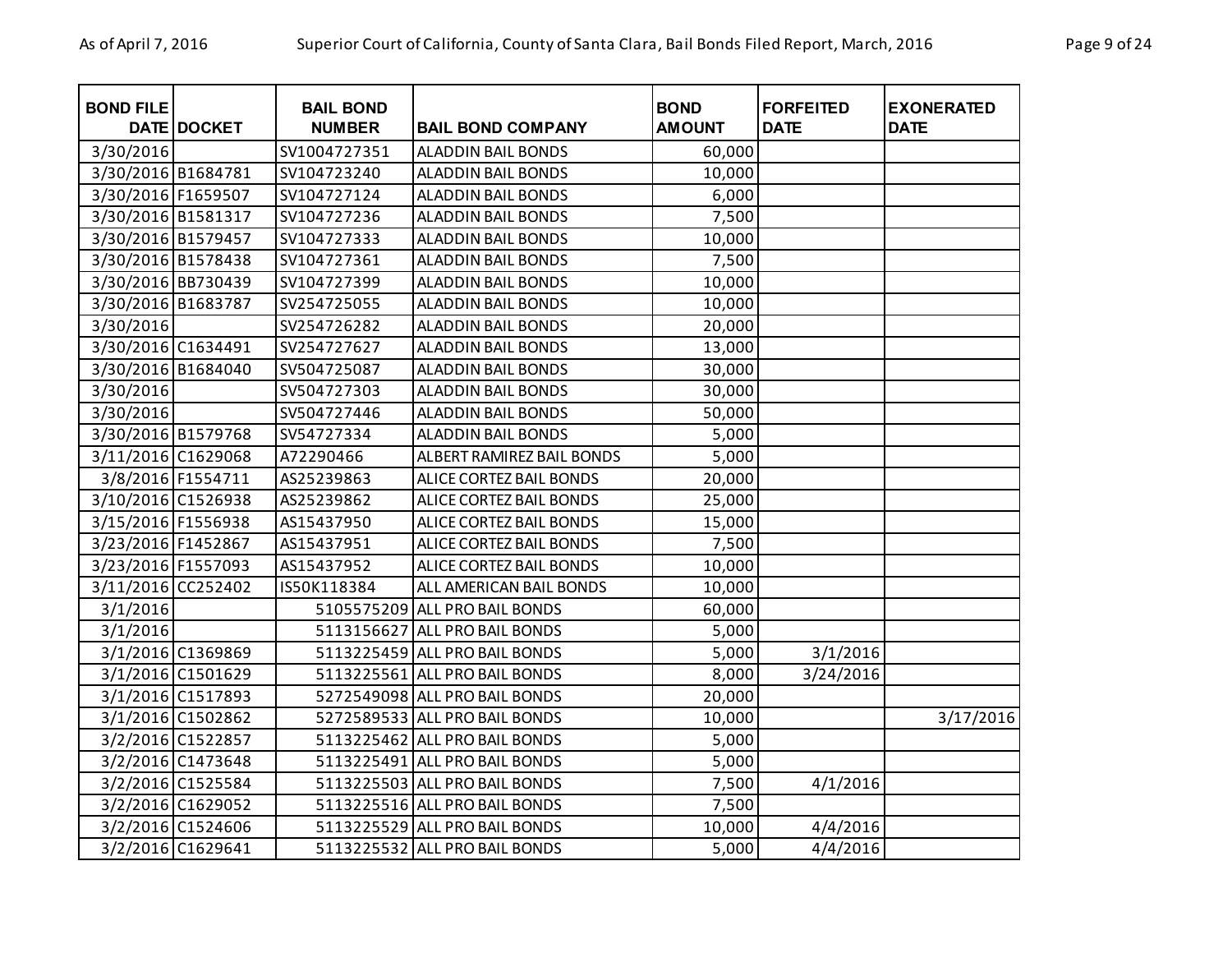| <b>BOND FILE</b>   | <b>DATE DOCKET</b> | <b>BAIL BOND</b><br><b>NUMBER</b> | <b>BAIL BOND COMPANY</b>      | <b>BOND</b><br><b>AMOUNT</b> | <b>FORFEITED</b><br><b>DATE</b> | <b>EXONERATED</b><br><b>DATE</b> |
|--------------------|--------------------|-----------------------------------|-------------------------------|------------------------------|---------------------------------|----------------------------------|
|                    | 3/2/2016 C1629719  |                                   | 5272586660 ALL PRO BAIL BONDS | 25,000                       | 3/28/2016                       |                                  |
|                    | 3/2/2016 C1522985  |                                   | 5272586673 ALL PRO BAIL BONDS | 10,000                       | 4/4/2016                        |                                  |
|                    | 3/2/2016 C1628666  |                                   | 5272610949 ALL PRO BAIL BONDS | 2,222                        |                                 |                                  |
|                    | 3/2/2016 C1502435  |                                   | 5551518634 ALL PRO BAIL BONDS | 30,000                       |                                 |                                  |
| 3/3/2016           |                    |                                   | 5113225699 ALL PRO BAIL BONDS | 10,250                       |                                 |                                  |
| 3/3/2016           |                    |                                   | 5272610879 ALL PRO BAIL BONDS | 25,000                       |                                 |                                  |
|                    | 3/4/2016 C1630939  |                                   | 5113156630 ALL PRO BAIL BONDS | 10,000                       |                                 |                                  |
|                    | 3/4/2016 C1527132  |                                   | 5113225446 ALL PRO BAIL BONDS | 10,000                       | 3/8/2016                        |                                  |
|                    | 3/4/2016 C1630940  |                                   | 5551463862 ALL PRO BAIL BONDS | 45,000                       |                                 |                                  |
|                    | 3/4/2016 C1631899  |                                   | 5551463875 ALL PRO BAIL BONDS | 50,000                       |                                 |                                  |
|                    | 3/4/2016 C1630054  |                                   | 5551479254 ALL PRO BAIL BONDS | 50,000                       |                                 |                                  |
|                    | 3/7/2016 C1517516  |                                   | 5113156685 ALL PRO BAIL BONDS | 6,000                        |                                 | 4/4/2016                         |
|                    | 3/7/2016 C1494791  |                                   | 5113156698 ALL PRO BAIL BONDS | 10,000                       |                                 |                                  |
|                    | 3/7/2016 C1632162  |                                   | 5113225420 ALL PRO BAIL BONDS | 10,000                       |                                 |                                  |
|                    | 3/7/2016 C1631920  |                                   | 5272549139 ALL PRO BAIL BONDS | 13,000                       |                                 | 3/10/2016                        |
|                    | 3/7/2016 C1523912  |                                   | 5272549168 ALL PRO BAIL BONDS | 15,000                       |                                 |                                  |
| 3/7/2016           |                    |                                   | 5272610882 ALL PRO BAIL BONDS | 10,000                       |                                 |                                  |
|                    | 3/7/2016 C1631859  |                                   | 5272610895 ALL PRO BAIL BONDS | 15,000                       |                                 |                                  |
|                    | 3/8/2016 F1558121  |                                   | 5113156643 ALL PRO BAIL BONDS | 5,000                        |                                 |                                  |
|                    | 3/8/2016 C1524053  |                                   | 5113225389 ALL PRO BAIL BONDS | 5,000                        |                                 |                                  |
|                    | 3/8/2016 C1629920  |                                   | 5250035919 ALL PRO BAIL BONDS | 200,000                      |                                 |                                  |
| 3/8/2016           |                    |                                   | 5272549197 ALL PRO BAIL BONDS | 20,000                       |                                 |                                  |
|                    | 3/8/2016 C1628354  |                                   | 5272610866 ALL PRO BAIL BONDS | 15,000                       |                                 |                                  |
|                    | 3/9/2016 C1632678  |                                   | 5113199105 ALL PRO BAIL BONDS | 10,000                       | 3/30/2016                       |                                  |
|                    | 3/9/2016 C1508705  |                                   | 5113199118 ALL PRO BAIL BONDS | 7,500                        | 3/29/2016                       |                                  |
|                    | 3/9/2016 C1506804  |                                   | 5113199121 ALL PRO BAIL BONDS | 7,500                        | 3/29/2016                       |                                  |
|                    | 3/9/2016 B1685037  |                                   | 5150065559 ALL PRO BAIL BONDS | 61,000                       |                                 |                                  |
|                    | 3/9/2016 B1685043  |                                   | 5272549184 ALL PRO BAIL BONDS | 25,000                       |                                 |                                  |
| 3/10/2016 B1684311 |                    |                                   | 5105575212 ALL PRO BAIL BONDS | 96,000                       |                                 |                                  |
| 3/10/2016 C1525609 |                    |                                   | 5113156656 ALL PRO BAIL BONDS | 11,000                       |                                 |                                  |
| 3/10/2016 C1630299 |                    |                                   | 5113199147 ALL PRO BAIL BONDS | 5,000                        |                                 |                                  |
| 3/10/2016 B1684311 |                    |                                   | 5113225475 ALL PRO BAIL BONDS | 10,000                       |                                 |                                  |
| 3/10/2016 C1504389 |                    |                                   | 5551534768 ALL PRO BAIL BONDS | 30,000                       |                                 |                                  |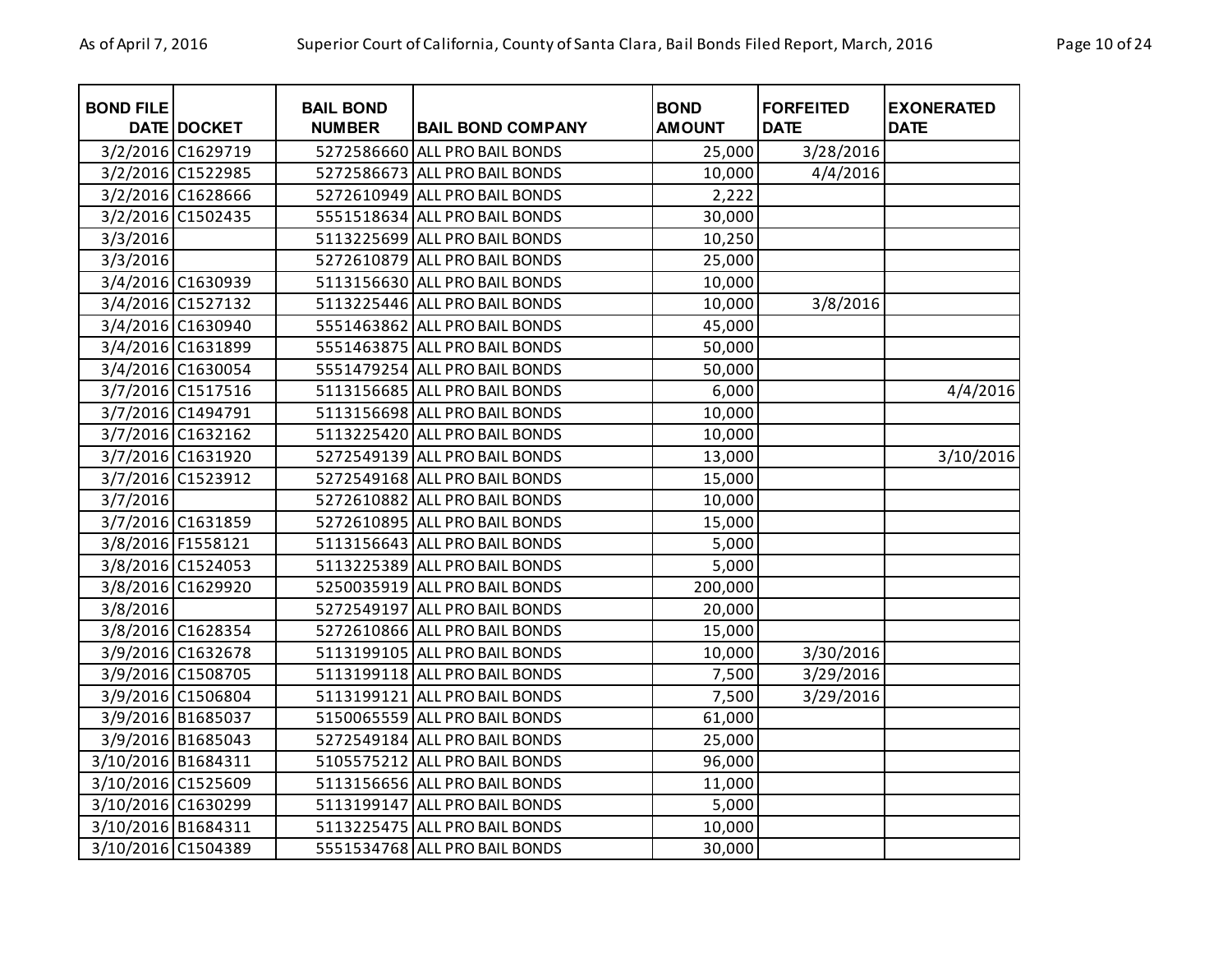| <b>BOND FILE</b>   | DATE DOCKET | <b>BAIL BOND</b><br><b>NUMBER</b> | <b>BAIL BOND COMPANY</b>      | <b>BOND</b><br><b>AMOUNT</b> | <b>FORFEITED</b><br><b>DATE</b> | <b>EXONERATED</b><br><b>DATE</b> |
|--------------------|-------------|-----------------------------------|-------------------------------|------------------------------|---------------------------------|----------------------------------|
| 3/11/2016 C1630522 |             |                                   | 5105575241 ALL PRO BAIL BONDS | 100,000                      |                                 |                                  |
| 3/11/2016 C1632173 |             |                                   | 5113199176 ALL PRO BAIL BONDS | 10,000                       |                                 |                                  |
| 3/11/2016 C1506286 |             |                                   | 5272549238 ALL PRO BAIL BONDS | 15,000                       |                                 |                                  |
| 3/11/2016 C1632459 |             |                                   | 5551534755 ALL PRO BAIL BONDS | 36,000                       | 3/28/2016                       |                                  |
| 3/14/2016 C1515025 |             |                                   | 5113225321 ALL PRO BAIL BONDS | 10,000                       |                                 |                                  |
| 3/14/2016 F1555521 |             |                                   | 5113225392 ALL PRO BAIL BONDS | 5,000                        |                                 |                                  |
| 3/14/2016 C1633211 |             |                                   | 5272610808 ALL PRO BAIL BONDS | 16,000                       |                                 |                                  |
| 3/14/2016          |             |                                   | 5551463804 ALL PRO BAIL BONDS | 30,000                       |                                 |                                  |
| 3/14/2016 C1519643 |             |                                   | 5551463846 ALL PRO BAIL BONDS | 35,000                       |                                 |                                  |
| 3/15/2016 C1524249 |             |                                   | 5113156755 ALL PRO BAIL BONDS | 5,000                        |                                 |                                  |
| 3/15/2016 C1515756 |             |                                   | 5113199150 ALL PRO BAIL BONDS | 10,000                       |                                 |                                  |
| 3/15/2016          |             |                                   | 5272549296 ALL PRO BAIL BONDS | 25,000                       |                                 |                                  |
| 3/15/2016 C1632275 |             |                                   | 5551495458 ALL PRO BAIL BONDS | 30,000                       |                                 |                                  |
| 3/16/2016 C1521609 |             |                                   | 5113156672 ALL PRO BAIL BONDS | 7,500                        |                                 |                                  |
| 3/16/2016          |             |                                   | 5113199163 ALL PRO BAIL BONDS | 10,000                       |                                 |                                  |
| 3/16/2016 F1659164 |             |                                   | 5113199189 ALL PRO BAIL BONDS | 10,000                       |                                 |                                  |
| 3/16/2016 F1658787 |             |                                   | 5113199192 ALL PRO BAIL BONDS | 7,500                        |                                 |                                  |
| 3/16/2016 F1556998 |             |                                   | 5113225334 ALL PRO BAIL BONDS | 5,000                        |                                 |                                  |
| 3/16/2016          |             |                                   | 5272549142 ALL PRO BAIL BONDS | 5,000                        |                                 |                                  |
| 3/16/2016          |             |                                   | 5272549308 ALL PRO BAIL BONDS | 20,000                       |                                 |                                  |
| 3/16/2016 C1521269 |             |                                   | 5272549324 ALL PRO BAIL BONDS | 2,000                        |                                 |                                  |
| 3/16/2016          |             |                                   | 5272610796 ALL PRO BAIL BONDS | 27,000                       |                                 |                                  |
| 3/16/2016 C1523643 |             |                                   | 5272610811 ALL PRO BAIL BONDS | 25,000                       |                                 |                                  |
| 3/16/2016 F1554253 |             |                                   | 5551463817 ALL PRO BAIL BONDS | 50,000                       |                                 |                                  |
| 3/17/2016 C1630308 |             |                                   | 5105550721 ALL PRO BAIL BONDS | 75,000                       |                                 |                                  |
| 3/17/2016 B1582081 |             |                                   | 5113199134 ALL PRO BAIL BONDS | 10,000                       |                                 |                                  |
| 3/17/2016 C1514207 |             |                                   | 5113225318 ALL PRO BAIL BONDS | 10,000                       |                                 |                                  |
| 3/17/2016 B1684476 |             |                                   | 5113225350 ALL PRO BAIL BONDS | 8,000                        |                                 |                                  |
| 3/17/2016 B1581439 |             |                                   | 5113226498 ALL PRO BAIL BONDS | 8,000                        |                                 |                                  |
| 3/17/2016 C1632953 |             |                                   | 5200144041 ALL PRO BAIL BONDS | 185,000                      |                                 |                                  |
| 3/17/2016 C1630302 |             |                                   | 5272610840 ALL PRO BAIL BONDS | 20,000                       |                                 |                                  |
| 3/17/2016 B1684427 |             |                                   | 5272610853 ALL PRO BAIL BONDS | 25,000                       |                                 |                                  |
| 3/17/2016 C1630941 |             |                                   | 5551495461 ALL PRO BAIL BONDS | 50,000                       |                                 |                                  |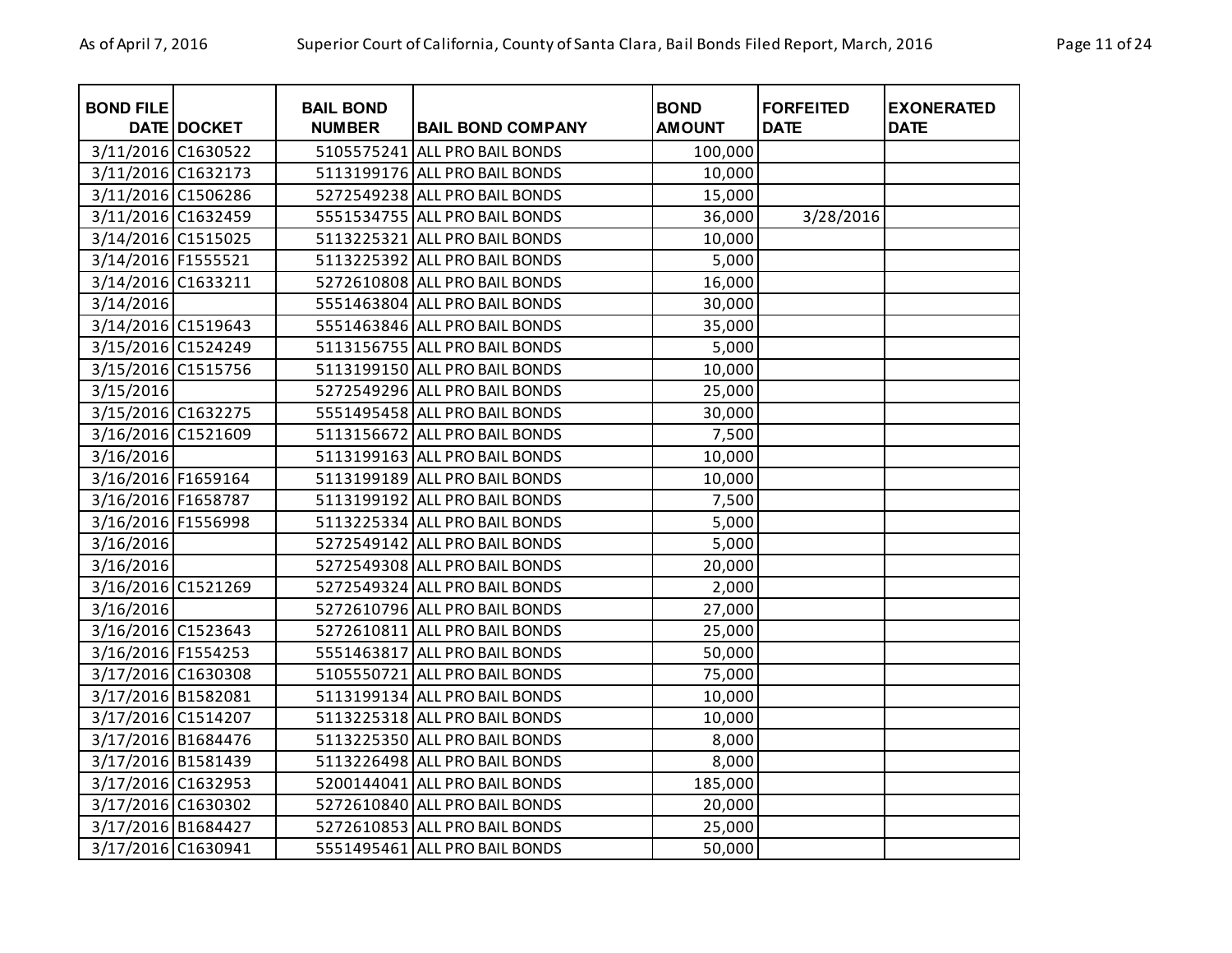| <b>BOND FILE</b>   | <b>DATE DOCKET</b> | <b>BAIL BOND</b><br><b>NUMBER</b> | <b>BAIL BOND COMPANY</b>      | <b>BOND</b><br><b>AMOUNT</b> | <b>FORFEITED</b><br><b>DATE</b> | <b>EXONERATED</b><br><b>DATE</b> |
|--------------------|--------------------|-----------------------------------|-------------------------------|------------------------------|---------------------------------|----------------------------------|
| 3/21/2016 C1628527 |                    |                                   | 5113156669 ALL PRO BAIL BONDS | 5,000                        |                                 |                                  |
| 3/21/2016 C1512606 |                    |                                   | 5113225363 ALL PRO BAIL BONDS | 5,000                        |                                 |                                  |
| 3/21/2016 C1525546 |                    |                                   | 5113226609 ALL PRO BAIL BONDS | 15,000                       |                                 |                                  |
| 3/21/2016 B1473125 |                    |                                   | 5113226612 ALL PRO BAIL BONDS | 10,000                       |                                 |                                  |
| 3/21/2016 B1685261 |                    |                                   | 5113256879 ALL PRO BAIL BONDS | 11,000                       |                                 |                                  |
| 3/21/2016 C1629700 |                    |                                   | 5113263804 ALL PRO BAIL BONDS | 5,000                        |                                 |                                  |
| 3/21/2016 C1527341 |                    |                                   | 5113263817 ALL PRO BAIL BONDS | 2,000                        |                                 |                                  |
| 3/21/2016          |                    |                                   | 5113263846 ALL PRO BAIL BONDS | 7,000                        |                                 |                                  |
| 3/21/2016          |                    |                                   | 5272549267 ALL PRO BAIL BONDS | 15,000                       |                                 |                                  |
| 3/21/2016 B1263680 |                    |                                   | 5272588987 ALL PRO BAIL BONDS | 15,000                       |                                 |                                  |
| 3/21/2016          |                    |                                   | 5272640531 ALL PRO BAIL BONDS | 25,000                       |                                 |                                  |
| 3/21/2016 C1518313 |                    |                                   | 5272640544 ALL PRO BAIL BONDS | 15,000                       |                                 |                                  |
| 3/21/2016          |                    |                                   | 5272640573 ALL PRO BAIL BONDS | 25,000                       |                                 |                                  |
| 3/21/2016          |                    |                                   | 5551554960 ALL PRO BAIL BONDS | 41,000                       |                                 |                                  |
| 3/22/2016 C1630649 |                    |                                   | 5113225558 ALL PRO BAIL BONDS | 5,000                        |                                 |                                  |
| 3/22/2016          |                    |                                   | 5272549270 ALL PRO BAIL BONDS | 15,000                       |                                 |                                  |
| 3/22/2016          |                    |                                   | 5272640586 ALL PRO BAIL BONDS | 21,000                       |                                 |                                  |
| 3/22/2016          |                    |                                   | 5272640599 ALL PRO BAIL BONDS | 25,000                       |                                 |                                  |
| 3/22/2016          |                    |                                   | 5272640601 ALL PRO BAIL BONDS | 25,000                       |                                 |                                  |
| 3/22/2016 C1523180 |                    |                                   | 5551463888 ALL PRO BAIL BONDS | 50,000                       |                                 |                                  |
| 3/22/2016          |                    |                                   | 5551554973 ALL PRO BAIL BONDS | 50,000                       |                                 |                                  |
| 3/23/2016 C1630638 |                    |                                   | 5272640557 ALL PRO BAIL BONDS | 5,000                        |                                 |                                  |
| 3/23/2016 C1633167 |                    |                                   | 5551555008 ALL PRO BAIL BONDS | 50,000                       |                                 |                                  |
| 3/24/2016 C1631287 |                    |                                   | 5113256783 ALL PRO BAIL BONDS | 5,000                        |                                 | 3/24/2016                        |
| 3/24/2016          |                    |                                   | 5113256808 ALL PRO BAIL BONDS | 10,000                       |                                 |                                  |
| 3/24/2016          |                    |                                   | 5113256824 ALL PRO BAIL BONDS | 5,000                        |                                 |                                  |
| 3/24/2016          |                    |                                   | 5272640627 ALL PRO BAIL BONDS | 25,000                       |                                 |                                  |
| 3/24/2016          |                    |                                   | 5272640672 ALL PRO BAIL BONDS | 25,000                       |                                 |                                  |
| 3/25/2016 B1582469 |                    |                                   | 5113256796 ALL PRO BAIL BONDS | 8,000                        |                                 |                                  |
| 3/25/2016 B1578294 |                    |                                   | 5272588974 ALL PRO BAIL BONDS | 20,000                       |                                 |                                  |
| 3/25/2016 C1509874 |                    |                                   | 5272589054 ALL PRO BAIL BONDS | 25,000                       |                                 |                                  |
| 3/25/2016 B1473354 |                    |                                   | 5272610824 ALL PRO BAIL BONDS | 15,000                       |                                 |                                  |
| 3/28/2016 C1630966 |                    |                                   | 5113256837 ALL PRO BAIL BONDS | 5,000                        |                                 |                                  |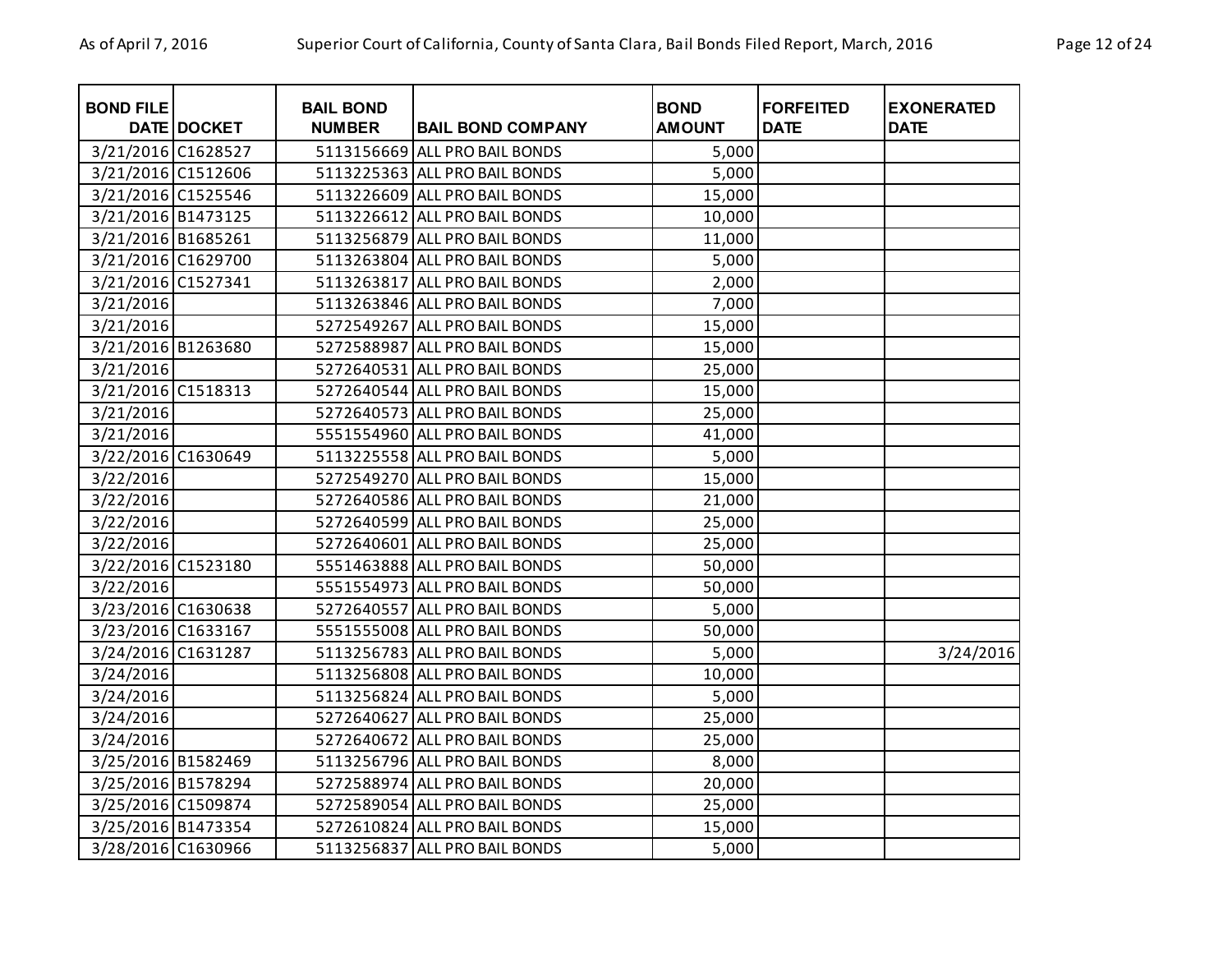| <b>BOND FILE</b>   | DATE DOCKET       | <b>BAIL BOND</b><br><b>NUMBER</b> | <b>BAIL BOND COMPANY</b>           | <b>BOND</b><br><b>AMOUNT</b> | <b>FORFEITED</b><br><b>DATE</b> | <b>EXONERATED</b><br><b>DATE</b> |
|--------------------|-------------------|-----------------------------------|------------------------------------|------------------------------|---------------------------------|----------------------------------|
| 3/28/2016 C1510515 |                   |                                   | 5113256895 ALL PRO BAIL BONDS      | 10,000                       |                                 |                                  |
| 3/28/2016          |                   |                                   | 5113256907 ALL PRO BAIL BONDS      | 10,000                       |                                 |                                  |
| 3/28/2016 C1521750 |                   |                                   | 5113263888 ALL PRO BAIL BONDS      | 10,000                       |                                 |                                  |
| 3/28/2016          |                   |                                   | 5113263891 ALL PRO BAIL BONDS      | 11,000                       |                                 |                                  |
| 3/28/2016          |                   |                                   | 5113264009 ALL PRO BAIL BONDS      | 6,000                        |                                 |                                  |
| 3/28/2016 C1634339 |                   |                                   | 5551534739 ALL PRO BAIL BONDS      | 41,000                       |                                 |                                  |
| 3/28/2016 F1347393 |                   |                                   | 5802782469 ALL PRO BAIL BONDS      | 5,000                        |                                 |                                  |
| 3/29/2016 C1630309 |                   |                                   | 5113225347 ALL PRO BAIL BONDS      | 10,000                       |                                 |                                  |
| 3/29/2016 C1627995 |                   |                                   | 5113225376 ALL PRO BAIL BONDS      | 10,000                       | 3/29/2016                       |                                  |
| 3/29/2016 C1519842 |                   |                                   | 5113256811 ALL PRO BAIL BONDS      | 5,000                        |                                 |                                  |
| 3/29/2016 F1659166 |                   |                                   | 5113263875 ALL PRO BAIL BONDS      | 10,000                       |                                 |                                  |
| 3/29/2016 F1556482 |                   |                                   | 5113263974 ALL PRO BAIL BONDS      | 10,000                       |                                 |                                  |
| 3/29/2016 F1555183 |                   |                                   | 5113263987 ALL PRO BAIL BONDS      | 10,000                       |                                 |                                  |
| 3/30/2016 C1524730 |                   |                                   | 5113263862 ALL PRO BAIL BONDS      | 2,000                        |                                 |                                  |
| 3/30/2016 B1684781 |                   |                                   | 5272549254 ALL PRO BAIL BONDS      | 15,000                       |                                 |                                  |
| 3/30/2016          |                   |                                   | 5272640739 ALL PRO BAIL BONDS      | 16,000                       |                                 |                                  |
| 3/30/2016          |                   | 5551518621                        | <b>ALL PRO BAIL BONDS</b>          | 30,000                       |                                 |                                  |
| 3/10/2016 C1508920 |                   | IS30K186160                       | AMIGO BAIL BONDS                   | 10,000                       |                                 |                                  |
| 3/25/2016 B1684749 |                   | IS30K186162                       | AMIGO BAIL BONDS                   | 15,000                       |                                 |                                  |
| 3/28/2016 C1633437 |                   | IS30K186693                       | <b>AMIGO BAIL BONDS</b>            | 5,000                        |                                 |                                  |
| 3/28/2016 C1501886 |                   | IS50K114197                       | <b>AMIGO BAIL BONDS</b>            | 15,000                       |                                 |                                  |
| 3/17/2016 B1582687 |                   | 5113241174                        | <b>ANTHONY ADORNETTO BAIL BOND</b> | 7,000                        |                                 |                                  |
|                    | 3/1/2016 C1629048 | T1050547705                       | <b>BAD BOYS BAIL BONDS</b>         | 10,000                       |                                 |                                  |
| 3/1/2016           |                   | T1050548050                       | <b>BAD BOYS BAIL BONDS</b>         | 10,000                       |                                 |                                  |
|                    | 3/1/2016 B1684174 | T2550548064                       | <b>BAD BOYS BAIL BONDS</b>         | 15,000                       |                                 | 3/10/2016                        |
|                    | 3/1/2016 C1629026 | T2550548328                       | <b>BAD BOYS BAIL BONDS</b>         | 15,000                       |                                 |                                  |
|                    | 3/1/2016 C1629533 | T2550548743                       | <b>BAD BOYS BAIL BONDS</b>         | 20,000                       |                                 |                                  |
|                    | 3/1/2016 C1531889 | T5050548091                       | <b>BAD BOYS BAIL BONDS</b>         | 16,000                       |                                 |                                  |
|                    | 3/1/2016 C1628497 | T550544561                        | <b>BAD BOYS BAIL BONDS</b>         | 5,000                        |                                 |                                  |
|                    | 3/1/2016 C1628272 | T550545395                        | <b>BAD BOYS BAIL BONDS</b>         | 1,000                        | 3/22/2016                       |                                  |
|                    | 3/1/2016 C1516635 | T550545396                        | <b>BAD BOYS BAIL BONDS</b>         | 1,000                        | 3/22/2016                       |                                  |
|                    | 3/1/2016 C1526674 | T550548029                        | <b>BAD BOYS BAIL BONDS</b>         | 5,000                        |                                 |                                  |
|                    | 3/2/2016 C1631591 | T10050548777                      | <b>BAD BOYS BAIL BONDS</b>         | 75,000                       |                                 |                                  |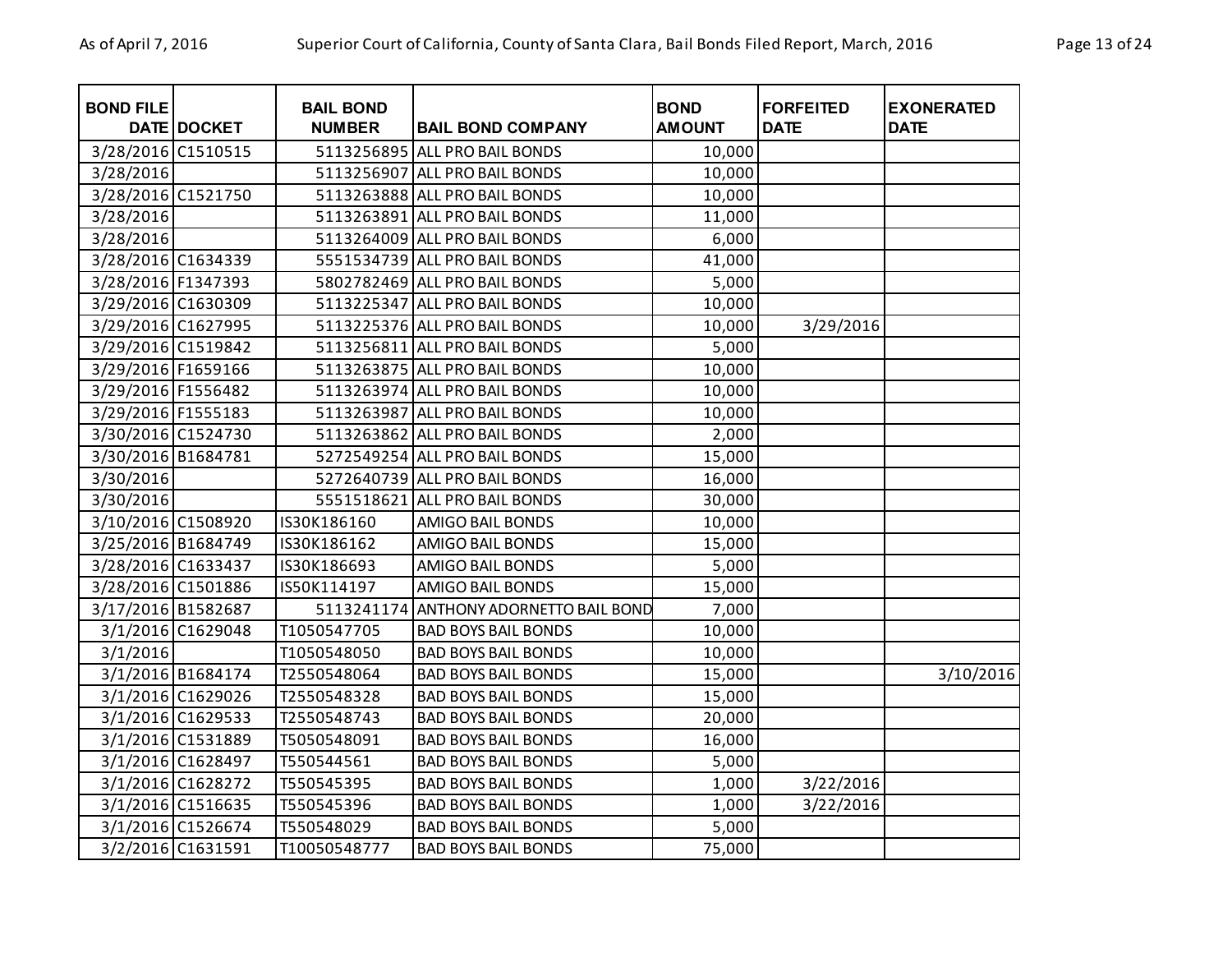| <b>BOND FILE</b>   | DATE DOCKET       | <b>BAIL BOND</b><br><b>NUMBER</b> | <b>BAIL BOND COMPANY</b>   | <b>BOND</b><br><b>AMOUNT</b> | <b>FORFEITED</b><br><b>DATE</b> | <b>EXONERATED</b><br><b>DATE</b> |
|--------------------|-------------------|-----------------------------------|----------------------------|------------------------------|---------------------------------|----------------------------------|
|                    | 3/2/2016 C1518069 | T1050548310                       | <b>BAD BOYS BAIL BONDS</b> | 10,000                       |                                 | 4/4/2016                         |
|                    | 3/2/2016 C1629717 | T2550549324                       | <b>BAD BOYS BAIL BONDS</b> | 25,000                       |                                 |                                  |
|                    | 3/2/2016 C1629898 | T5050548087                       | <b>BAD BOYS BAIL BONDS</b> | 10,000                       |                                 |                                  |
| 3/3/2016           |                   | T1050548048                       | <b>BAD BOYS BAIL BONDS</b> | 8,000                        |                                 |                                  |
| 3/7/2016           |                   | T50050548106                      | <b>BAD BOYS BAIL BONDS</b> | 100,000                      |                                 |                                  |
| 3/7/2016           |                   | T5050549200                       | <b>BAD BOYS BAIL BONDS</b> | 40,000                       |                                 |                                  |
| 3/8/2016           |                   | T1050548312                       | <b>BAD BOYS BAIL BONDS</b> | 10,000                       |                                 |                                  |
|                    | 3/8/2016 C1359036 | T550545393                        | <b>BAD BOYS BAIL BONDS</b> | 5,000                        |                                 |                                  |
|                    | 3/8/2016 C1519479 | T550545394                        | <b>BAD BOYS BAIL BONDS</b> | 5,000                        |                                 |                                  |
|                    | 3/9/2016 B1684335 | T5050548088                       | <b>BAD BOYS BAIL BONDS</b> | 20,000                       |                                 |                                  |
| 3/9/2016           |                   | T5050550809                       | <b>BAD BOYS BAIL BONDS</b> | 26,000                       |                                 |                                  |
|                    | 3/9/2016 C1481464 | T550548032                        | <b>BAD BOYS BAIL BONDS</b> | 5,000                        |                                 |                                  |
| 3/10/2016          |                   | T10050546824                      | <b>BAD BOYS BAIL BONDS</b> | 100,000                      |                                 |                                  |
| 3/10/2016 C1629936 |                   | T10050549719                      | <b>BAD BOYS BAIL BONDS</b> | 100,000                      |                                 |                                  |
| 3/10/2016 B1474713 |                   | T1050548049                       | <b>BAD BOYS BAIL BONDS</b> | 10,000                       |                                 |                                  |
| 3/10/2016 C1630653 |                   | T1050549543                       | <b>BAD BOYS BAIL BONDS</b> | 10,000                       |                                 |                                  |
| 3/10/2016 B1684474 |                   | T2550549553                       | <b>BAD BOYS BAIL BONDS</b> | 25,000                       |                                 |                                  |
| 3/10/2016 B1685087 |                   | T2550549554                       | <b>BAD BOYS BAIL BONDS</b> | 25,000                       |                                 |                                  |
| 3/10/2016 C1630311 |                   | T550545558                        | <b>BAD BOYS BAIL BONDS</b> | 5,000                        |                                 |                                  |
| 3/10/2016 B1684478 |                   | T550548303                        | <b>BAD BOYS BAIL BONDS</b> | 5,000                        |                                 |                                  |
| 3/14/2016          |                   | T1050549300                       | <b>BAD BOYS BAIL BONDS</b> | 10,000                       |                                 |                                  |
| 3/14/2016          |                   | T2550549558                       | <b>BAD BOYS BAIL BONDS</b> | 25,000                       |                                 |                                  |
| 3/15/2016 C1527516 |                   | T1050549541                       | <b>BAD BOYS BAIL BONDS</b> | 10,000                       |                                 |                                  |
| 3/15/2016 C1631153 |                   | T1050549708                       | <b>BAD BOYS BAIL BONDS</b> | 10,000                       |                                 |                                  |
| 3/15/2016 C1526676 |                   | T550549534                        | <b>BAD BOYS BAIL BONDS</b> | 5,000                        |                                 |                                  |
| 3/15/2016 C1526903 |                   | T550550769                        | <b>BAD BOYS BAIL BONDS</b> | 5,000                        |                                 | 3/16/2016                        |
| 3/15/2016 C1522150 |                   | T550551609                        | <b>BAD BOYS BAIL BONDS</b> | 3,000                        |                                 |                                  |
| 3/16/2016 B1685153 |                   | T1050550778                       | <b>BAD BOYS BAIL BONDS</b> | 10,000                       |                                 |                                  |
| 3/16/2016 C1632129 |                   | T2550551642                       | <b>BAD BOYS BAIL BONDS</b> | 25,000                       |                                 |                                  |
| 3/17/2016 B1684317 |                   | T10050548776                      | <b>BAD BOYS BAIL BONDS</b> | 100,000                      |                                 |                                  |
| 3/17/2016 C1630949 |                   | T1050550780                       | <b>BAD BOYS BAIL BONDS</b> | 10,000                       |                                 |                                  |
| 3/17/2016 C1629916 |                   | T1050551631                       | <b>BAD BOYS BAIL BONDS</b> | 6,000                        |                                 |                                  |
| 3/17/2016 C1527736 |                   | T1050551632                       | <b>BAD BOYS BAIL BONDS</b> | 7,000                        |                                 |                                  |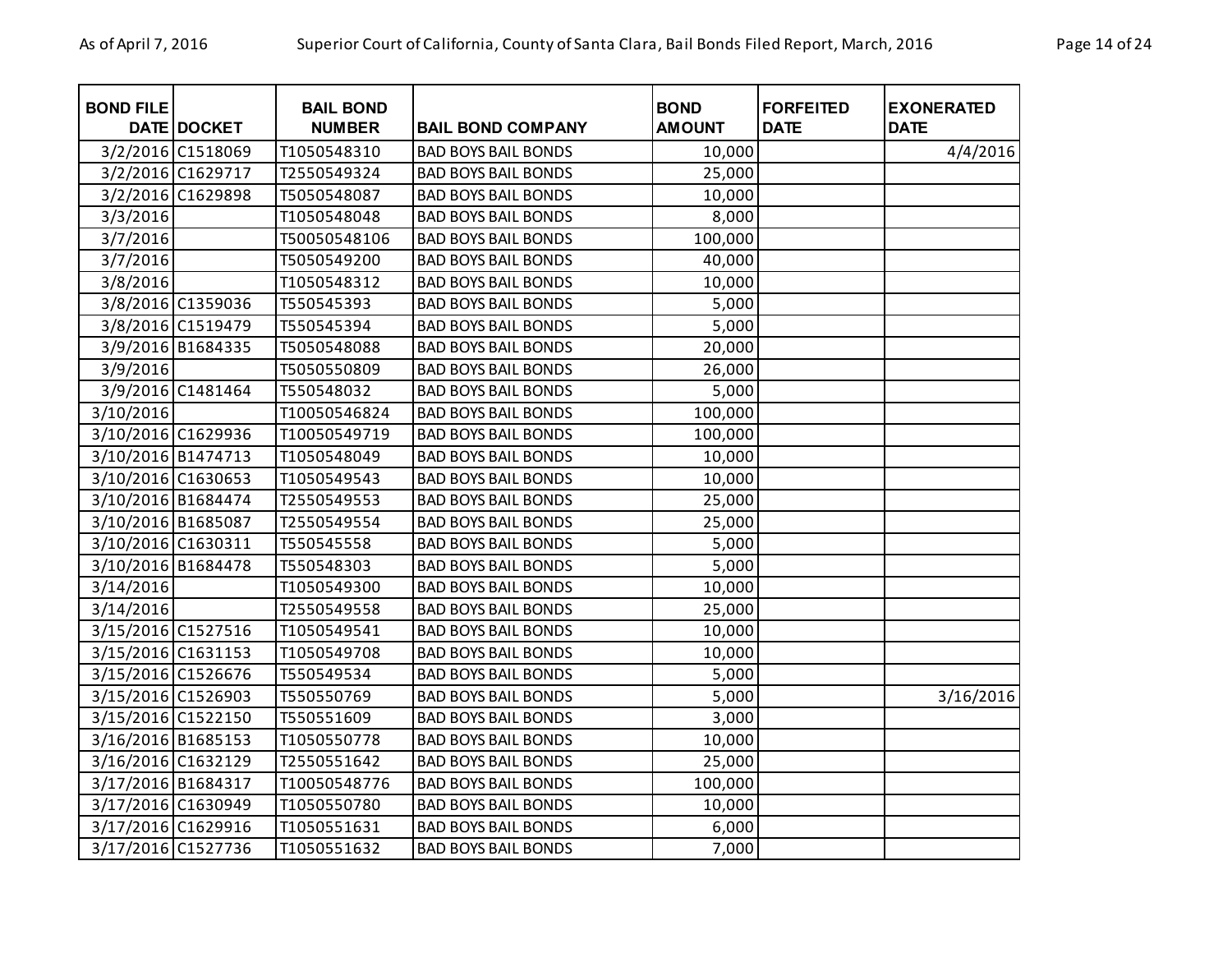| <b>BOND FILE</b>   | <b>DATE DOCKET</b> | <b>BAIL BOND</b><br><b>NUMBER</b> | <b>BAIL BOND COMPANY</b>   | <b>BOND</b><br><b>AMOUNT</b> | <b>FORFEITED</b><br><b>DATE</b> | <b>EXONERATED</b><br><b>DATE</b> |
|--------------------|--------------------|-----------------------------------|----------------------------|------------------------------|---------------------------------|----------------------------------|
| 3/17/2016 B1684504 |                    | T2550549710                       | <b>BAD BOYS BAIL BONDS</b> | 10,000                       |                                 |                                  |
| 3/18/2016 C1633228 |                    | T10050548778                      | <b>BAD BOYS BAIL BONDS</b> | 100,000                      |                                 |                                  |
| 3/18/2016 C1629736 |                    | T10050549718                      | <b>BAD BOYS BAIL BONDS</b> | 100,000                      |                                 |                                  |
| 3/18/2016 C1244580 |                    | T1050551629                       | <b>BAD BOYS BAIL BONDS</b> | 10,000                       |                                 |                                  |
| 3/18/2016          |                    | T550550770                        | <b>BAD BOYS BAIL BONDS</b> | 5,000                        |                                 |                                  |
| 3/21/2016          |                    | T1050551626                       | <b>BAD BOYS BAIL BONDS</b> | 10,000                       |                                 |                                  |
| 3/21/2016          |                    | T1050551630                       | <b>BAD BOYS BAIL BONDS</b> | 10,000                       |                                 |                                  |
| 3/21/2016          |                    | T5050549575                       | <b>BAD BOYS BAIL BONDS</b> | 15,000                       |                                 |                                  |
| 3/21/2016 C1632951 |                    | T5050549576                       | <b>BAD BOYS BAIL BONDS</b> | 20,000                       |                                 |                                  |
| 3/21/2016          |                    | T5050551662                       | <b>BAD BOYS BAIL BONDS</b> | 20,000                       |                                 |                                  |
| 3/21/2016          |                    | T5050551663                       | <b>BAD BOYS BAIL BONDS</b> | 16,000                       |                                 |                                  |
| 3/22/2016 C1631338 |                    | T10050546497                      | <b>BAD BOYS BAIL BONDS</b> | 76,000                       |                                 |                                  |
| 3/22/2016 C1633569 |                    | T2550550790                       | <b>BAD BOYS BAIL BONDS</b> | 20,000                       |                                 |                                  |
| 3/22/2016 C1628503 |                    | T2550551640                       | <b>BAD BOYS BAIL BONDS</b> | 6,000                        |                                 |                                  |
| 3/22/2016 C1630933 |                    | T50050549360                      | <b>BAD BOYS BAIL BONDS</b> | 125,000                      |                                 |                                  |
| 3/22/2016          |                    | T5050549345                       | <b>BAD BOYS BAIL BONDS</b> | 10,000                       |                                 |                                  |
| 3/22/2016          |                    | T5050549346                       | <b>BAD BOYS BAIL BONDS</b> | 20,000                       |                                 |                                  |
| 3/22/2016 C1630645 |                    | T550551608                        | <b>BAD BOYS BAIL BONDS</b> | 5,000                        |                                 |                                  |
| 3/22/2016 C1400930 |                    | T550552013                        | <b>BAD BOYS BAIL BONDS</b> | 5,000                        |                                 |                                  |
| 3/23/2016 C1630814 |                    | T1050552020                       | <b>BAD BOYS BAIL BONDS</b> | 10,000                       |                                 |                                  |
| 3/23/2016          |                    | T1050552022                       | <b>BAD BOYS BAIL BONDS</b> | 10,000                       |                                 |                                  |
| 3/24/2016          |                    | T2550553029                       | <b>BAD BOYS BAIL BONDS</b> | 25,000                       |                                 |                                  |
| 3/24/2016          |                    | T550552155                        | <b>BAD BOYS BAIL BONDS</b> | 1,000                        |                                 |                                  |
| 3/25/2016 B1048076 |                    | T1050549539                       | <b>BAD BOYS BAIL BONDS</b> | 10,000                       |                                 |                                  |
| 3/25/2016          |                    | T1050552021                       | <b>BAD BOYS BAIL BONDS</b> | 10,000                       |                                 |                                  |
| 3/25/2016 B1580268 |                    | T2550550789                       | <b>BAD BOYS BAIL BONDS</b> | 10,000                       |                                 |                                  |
| 3/25/2016          |                    | T2550550792                       | <b>BAD BOYS BAIL BONDS</b> | 15,000                       |                                 |                                  |
| 3/25/2016          |                    | T5050552039                       | <b>BAD BOYS BAIL BONDS</b> | 50,000                       |                                 |                                  |
| 3/28/2016          |                    | T10050546822                      | <b>BAD BOYS BAIL BONDS</b> | 96,000                       |                                 |                                  |
| 3/28/2016 C1508028 |                    | T1050552166                       | <b>BAD BOYS BAIL BONDS</b> | 8,000                        |                                 |                                  |
| 3/28/2016 C1633864 |                    | T1050553017                       | <b>BAD BOYS BAIL BONDS</b> | 10,000                       |                                 |                                  |
| 3/28/2016 C1633776 |                    | T5050551380                       | <b>BAD BOYS BAIL BONDS</b> | 50,000                       |                                 |                                  |
| 3/28/2016          |                    | T5050551381                       | <b>BAD BOYS BAIL BONDS</b> | 25,000                       |                                 |                                  |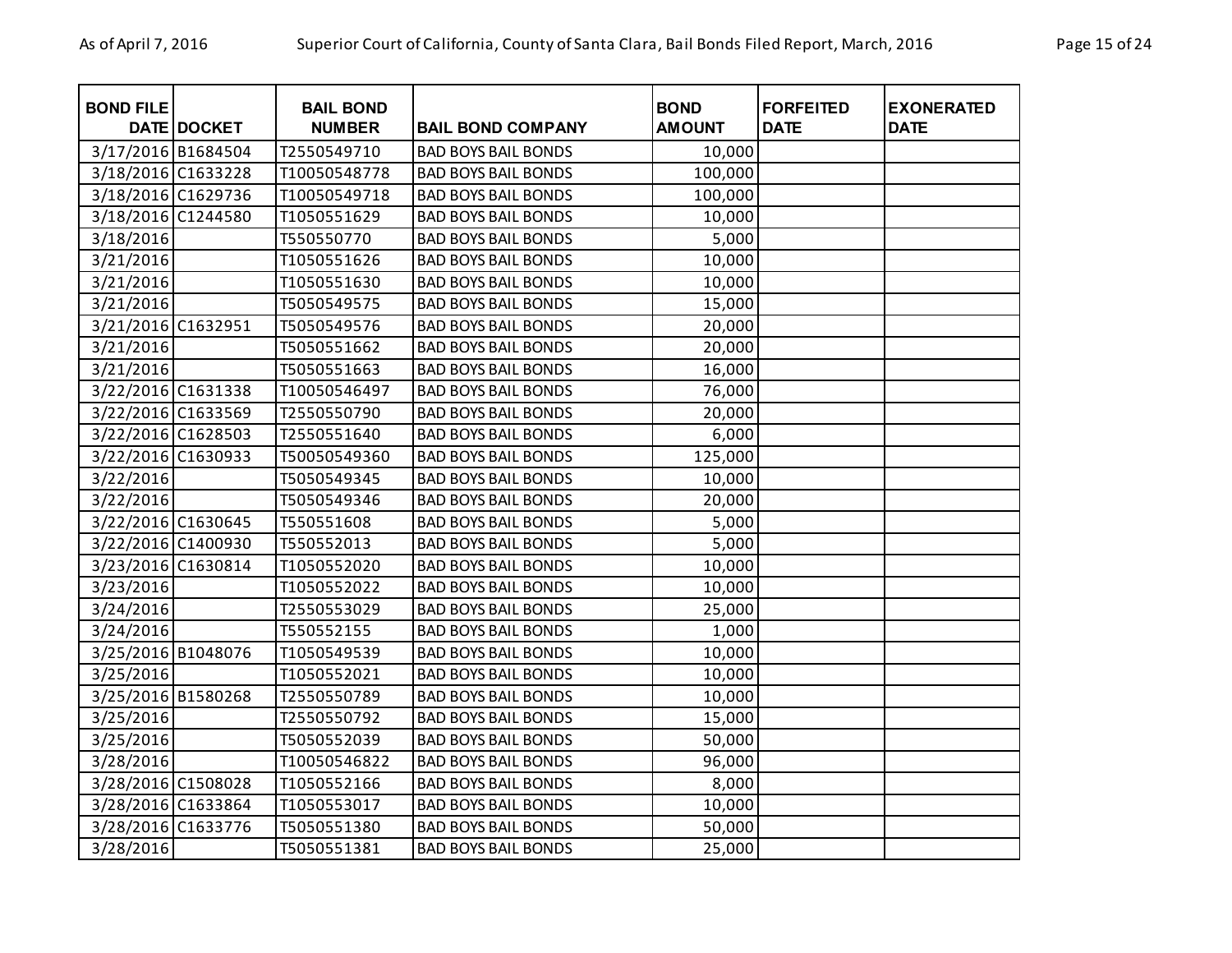| <b>BOND FILE</b>   | DATE DOCKET       | <b>BAIL BOND</b><br><b>NUMBER</b> | <b>BAIL BOND COMPANY</b>       | <b>BOND</b><br><b>AMOUNT</b> | <b>FORFEITED</b><br><b>DATE</b> | <b>EXONERATED</b><br><b>DATE</b> |
|--------------------|-------------------|-----------------------------------|--------------------------------|------------------------------|---------------------------------|----------------------------------|
| 3/28/2016 C1526663 |                   | T550552014                        | <b>BAD BOYS BAIL BONDS</b>     | 5,000                        |                                 |                                  |
| 3/29/2016 C1631414 |                   | T1050551358                       | <b>BAD BOYS BAIL BONDS</b>     | 10,000                       |                                 |                                  |
| 3/29/2016 B1685100 |                   | T1050553015                       | <b>BAD BOYS BAIL BONDS</b>     | 7,500                        |                                 |                                  |
| 3/29/2016          |                   | T2550552036                       | <b>BAD BOYS BAIL BONDS</b>     | 25,000                       |                                 |                                  |
| 3/29/2016          |                   | T2550552037                       | <b>BAD BOYS BAIL BONDS</b>     | 25,000                       |                                 |                                  |
| 3/29/2016 C1519079 |                   | T5050551661                       | <b>BAD BOYS BAIL BONDS</b>     | 50,000                       |                                 |                                  |
| 3/30/2016          |                   | T1050553019                       | <b>BAD BOYS BAIL BONDS</b>     | 10,000                       |                                 |                                  |
| 3/30/2016          |                   | T2550553352                       | <b>BAD BOYS BAIL BONDS</b>     | 15,000                       |                                 |                                  |
| 3/30/2016          |                   | T5050551665                       | <b>BAD BOYS BAIL BONDS</b>     | 46,000                       |                                 |                                  |
| 3/30/2016 C1501784 |                   | T550548030                        | <b>BAD BOYS BAIL BONDS</b>     | 5,000                        |                                 |                                  |
| 3/30/2016 C1499509 |                   | T550551346                        | <b>BAD BOYS BAIL BONDS</b>     | 5,000                        |                                 |                                  |
|                    | 3/1/2016 B1683765 | AS100137890                       | <b>BAIL HOTLINE BAIL BONDS</b> | 75,000                       |                                 |                                  |
|                    | 3/1/2016 C1369133 | AS15449972                        | <b>BAIL HOTLINE BAIL BONDS</b> | 7,000                        |                                 |                                  |
|                    | 3/1/2016 B1684470 | AS15450004                        | <b>BAIL HOTLINE BAIL BONDS</b> | 8,000                        |                                 |                                  |
| 3/1/2016           |                   | AS50188387                        | <b>BAIL HOTLINE BAIL BONDS</b> | 35,000                       |                                 |                                  |
|                    | 3/1/2016 C1526942 | AS50188388                        | <b>BAIL HOTLINE BAIL BONDS</b> | 10,000                       |                                 |                                  |
|                    | 3/1/2016 C1481252 | FCS101607526                      | <b>BAIL HOTLINE BAIL BONDS</b> | 1,000                        |                                 | 3/18/2016                        |
|                    | 3/2/2016 B1684168 | AS100137635                       | <b>BAIL HOTLINE BAIL BONDS</b> | 85,000                       |                                 |                                  |
|                    | 3/2/2016 C1527511 | AS25252074                        | <b>BAIL HOTLINE BAIL BONDS</b> | 10,000                       |                                 |                                  |
| 3/3/2016           |                   | AS116300                          | <b>BAIL HOTLINE BAIL BONDS</b> | 105,000                      |                                 |                                  |
|                    | 3/3/2016 FF721258 | AS150115774                       | <b>BAIL HOTLINE BAIL BONDS</b> | 100,000                      | 4/5/2016                        |                                  |
|                    | 3/3/2016 C1630579 | AS252099                          | <b>BAIL HOTLINE BAIL BONDS</b> | 25,000                       |                                 |                                  |
| 3/3/2016           |                   | AS25252075                        | <b>BAIL HOTLINE BAIL BONDS</b> | 11,000                       |                                 |                                  |
|                    | 3/3/2016 C1352808 | AS25252098                        | <b>BAIL HOTLINE BAIL BONDS</b> | 15,000                       |                                 |                                  |
| 3/3/2016           |                   | AS50188333                        | <b>BAIL HOTLINE BAIL BONDS</b> | 20,000                       |                                 |                                  |
| 3/4/2016           |                   | AS15450002                        | <b>BAIL HOTLINE BAIL BONDS</b> | 11,000                       |                                 |                                  |
|                    | 3/4/2016 B1684951 | AS25252073                        | <b>BAIL HOTLINE BAIL BONDS</b> | 25,000                       |                                 |                                  |
|                    | 3/4/2016 C1632124 | AS25252100                        | <b>BAIL HOTLINE BAIL BONDS</b> | 10,000                       |                                 | 3/16/2016                        |
| 3/4/2016           |                   | AS50187807                        | <b>BAIL HOTLINE BAIL BONDS</b> | 50,000                       |                                 |                                  |
|                    | 3/7/2016 C1631607 | AS100137892                       | <b>BAIL HOTLINE BAIL BONDS</b> | 75,000                       | 3/16/2016                       |                                  |
|                    | 3/7/2016 C1631926 | AS150116301                       | <b>BAIL HOTLINE BAIL BONDS</b> | 110,000                      |                                 |                                  |
| 3/7/2016           |                   | AS15449963                        | <b>BAIL HOTLINE BAIL BONDS</b> | 6,000                        |                                 |                                  |
| 3/7/2016           |                   | AS15450003                        | <b>BAIL HOTLINE BAIL BONDS</b> | 10,000                       |                                 |                                  |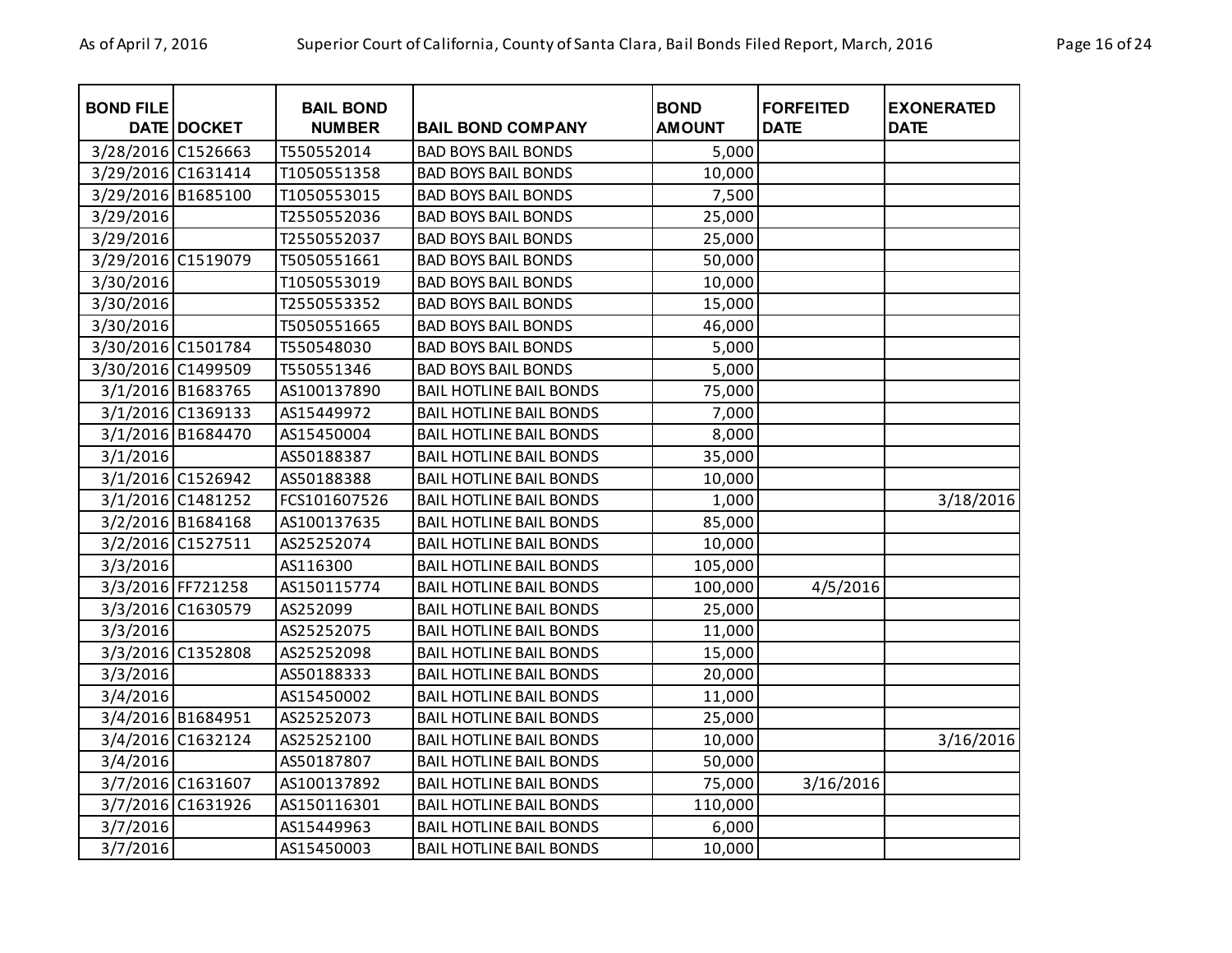| <b>BOND FILE</b>   | DATE DOCKET       | <b>BAIL BOND</b><br><b>NUMBER</b> | <b>BAIL BOND COMPANY</b>       | <b>BOND</b><br><b>AMOUNT</b> | <b>FORFEITED</b><br><b>DATE</b> | <b>EXONERATED</b><br><b>DATE</b> |
|--------------------|-------------------|-----------------------------------|--------------------------------|------------------------------|---------------------------------|----------------------------------|
|                    | 3/7/2016 C1478806 | AS250116792                       | <b>BAIL HOTLINE BAIL BONDS</b> | 180,000                      |                                 |                                  |
|                    | 3/7/2016 C1511306 | AS25252003                        | <b>BAIL HOTLINE BAIL BONDS</b> | 15,000                       |                                 | 3/25/2016                        |
| 3/7/2016           |                   | AS25252102                        | <b>BAIL HOTLINE BAIL BONDS</b> | 5,000                        |                                 |                                  |
| 3/7/2016           |                   | AS50188335                        | <b>BAIL HOTLINE BAIL BONDS</b> | 50,000                       |                                 |                                  |
| 3/8/2016           |                   | AS50188386                        | <b>BAIL HOTLINE BAIL BONDS</b> | 20,000                       |                                 |                                  |
| 3/8/2016           |                   | AS50188389                        | <b>BAIL HOTLINE BAIL BONDS</b> | 25,000                       |                                 |                                  |
| 3/8/2016           |                   | AS50188390                        | <b>BAIL HOTLINE BAIL BONDS</b> | 25,000                       |                                 |                                  |
|                    | 3/8/2016 F1557859 | AS50188391                        | <b>BAIL HOTLINE BAIL BONDS</b> | 10,000                       |                                 |                                  |
|                    | 3/8/2016 F1557179 | AS50188392                        | <b>BAIL HOTLINE BAIL BONDS</b> | 10,000                       |                                 |                                  |
|                    | 3/8/2016 C1503592 | AS51079323                        | <b>BAIL HOTLINE BAIL BONDS</b> | 1,000                        |                                 |                                  |
|                    | 3/8/2016 C1629063 | AS51081696                        | <b>BAIL HOTLINE BAIL BONDS</b> | 5,000                        | 4/4/2016                        |                                  |
|                    | 3/8/2016 C1521621 | AS51081698                        | <b>BAIL HOTLINE BAIL BONDS</b> | 5,000                        |                                 |                                  |
|                    | 3/9/2016 C1512373 | AS25252103                        | <b>BAIL HOTLINE BAIL BONDS</b> | 10,000                       |                                 |                                  |
| 3/10/2016          |                   | AS150116369                       | <b>BAIL HOTLINE BAIL BONDS</b> | 135,000                      |                                 |                                  |
| 3/10/2016 C1632461 |                   | AS50188393                        | <b>BAIL HOTLINE BAIL BONDS</b> | 50,000                       |                                 |                                  |
| 3/11/2016 C1629899 |                   | AS15448961                        | <b>BAIL HOTLINE BAIL BONDS</b> | 5,000                        |                                 |                                  |
| 3/11/2016 C1522271 |                   | AS15449103                        | <b>BAIL HOTLINE BAIL BONDS</b> | 10,000                       |                                 |                                  |
| 3/11/2016 C1522352 |                   | AS250116843                       | <b>BAIL HOTLINE BAIL BONDS</b> | 145,000                      |                                 |                                  |
| 3/14/2016          |                   | A525252130                        | <b>BAIL HOTLINE BAIL BONDS</b> | 20,000                       |                                 |                                  |
| 3/14/2016          |                   | AS100137825                       | <b>BAIL HOTLINE BAIL BONDS</b> | 83,000                       |                                 |                                  |
| 3/14/2016 C1629761 |                   | AS25252107                        | <b>BAIL HOTLINE BAIL BONDS</b> | 15,000                       | 3/29/2016                       |                                  |
| 3/14/2016          |                   | AS50189943                        | <b>BAIL HOTLINE BAIL BONDS</b> | 25,000                       |                                 |                                  |
| 3/14/2016          |                   | AS50189944                        | <b>BAIL HOTLINE BAIL BONDS</b> | 20,000                       |                                 |                                  |
| 3/14/2016          |                   | AS51081699                        | <b>BAIL HOTLINE BAIL BONDS</b> | 5,000                        |                                 |                                  |
| 3/14/2016 C1517154 |                   | C1517154                          | <b>BAIL HOTLINE BAIL BONDS</b> | 25,000                       |                                 |                                  |
| 3/14/2016 C1632456 |                   | C1632456                          | <b>BAIL HOTLINE BAIL BONDS</b> | 200,000                      |                                 |                                  |
| 3/14/2016 C1632698 |                   | C1632698                          | <b>BAIL HOTLINE BAIL BONDS</b> | 6,000                        |                                 |                                  |
| 3/15/2016          |                   | AS100137550                       | <b>BAIL HOTLINE BAIL BONDS</b> | 75,000                       |                                 |                                  |
| 3/15/2016          |                   | AS100138553                       | <b>BAIL HOTLINE BAIL BONDS</b> | 70,000                       |                                 |                                  |
| 3/15/2016 C1513293 |                   | AS15449299                        | <b>BAIL HOTLINE BAIL BONDS</b> | 10,000                       | 4/1/2016                        |                                  |
| 3/16/2016          | 213563            | AS15449307                        | <b>BAIL HOTLINE BAIL BONDS</b> | 15,000                       |                                 |                                  |
| 3/16/2016          |                   | AS25252128                        | <b>BAIL HOTLINE BAIL BONDS</b> | 25,000                       |                                 |                                  |
| 3/17/2016 B1370085 |                   | AS15448962                        | <b>BAIL HOTLINE BAIL BONDS</b> | 6,000                        |                                 |                                  |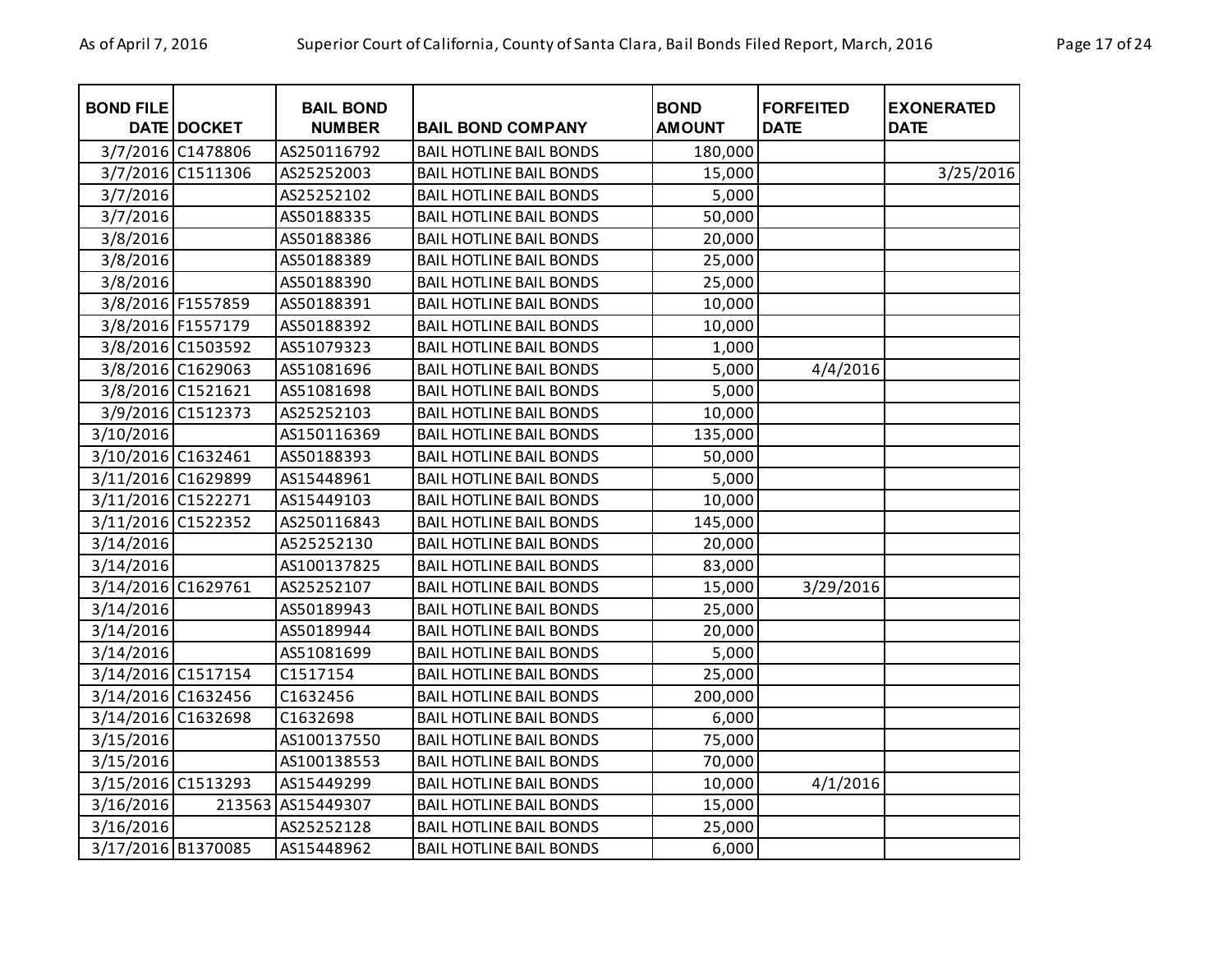| <b>BOND FILE</b>   | <b>DATE DOCKET</b> | <b>BAIL BOND</b><br><b>NUMBER</b> | <b>BAIL BOND COMPANY</b>       | <b>BOND</b><br><b>AMOUNT</b> | <b>FORFEITED</b><br><b>DATE</b> | <b>EXONERATED</b><br><b>DATE</b> |
|--------------------|--------------------|-----------------------------------|--------------------------------|------------------------------|---------------------------------|----------------------------------|
| 3/17/2016 C1629141 |                    | AS25252853                        | <b>BAIL HOTLINE BAIL BONDS</b> | 20,000                       |                                 |                                  |
| 3/17/2016          |                    | AS25252855                        | <b>BAIL HOTLINE BAIL BONDS</b> | 21,000                       |                                 |                                  |
| 3/17/2016 B1684804 |                    | AS500116522                       | <b>BAIL HOTLINE BAIL BONDS</b> | 150,000                      |                                 |                                  |
| 3/17/2016 C1632394 |                    | AS50188927                        | <b>BAIL HOTLINE BAIL BONDS</b> | 50,000                       |                                 |                                  |
| 3/18/2016 C1522509 |                    | AS15449360                        | <b>BAIL HOTLINE BAIL BONDS</b> | 10,000                       |                                 |                                  |
| 3/18/2016          |                    | AS25252856                        | <b>BAIL HOTLINE BAIL BONDS</b> | 20,000                       |                                 |                                  |
| 3/18/2016          |                    | AS25252857                        | <b>BAIL HOTLINE BAIL BONDS</b> | 10,000                       |                                 |                                  |
| 3/18/2016          |                    | AS25252858                        | <b>BAIL HOTLINE BAIL BONDS</b> | 25,000                       |                                 |                                  |
| 3/18/2016 C1633425 |                    | AS25252859                        | <b>BAIL HOTLINE BAIL BONDS</b> | 15,000                       |                                 |                                  |
| 3/21/2016 C1524408 |                    | AS15449363                        | <b>BAIL HOTLINE BAIL BONDS</b> | 15,000                       |                                 |                                  |
| 3/21/2016 C1521071 |                    | AS15449364                        | <b>BAIL HOTLINE BAIL BONDS</b> | 15,000                       |                                 |                                  |
| 3/21/2016 C1521850 |                    | AS15449365                        | <b>BAIL HOTLINE BAIL BONDS</b> | 15,000                       |                                 |                                  |
| 3/21/2016 C1630772 |                    | AS25252862                        | <b>BAIL HOTLINE BAIL BONDS</b> | 15,000                       |                                 |                                  |
| 3/21/2016 C1515373 |                    | AS50188926                        | <b>BAIL HOTLINE BAIL BONDS</b> | 30,000                       |                                 |                                  |
| 3/21/2016          |                    | AS50189945                        | <b>BAIL HOTLINE BAIL BONDS</b> | 32,000                       |                                 |                                  |
| 3/21/2016 C1527895 |                    | AS51081701                        | <b>BAIL HOTLINE BAIL BONDS</b> | 5,000                        |                                 |                                  |
| 3/22/2016 F1659276 |                    | AS15449361                        | <b>BAIL HOTLINE BAIL BONDS</b> | 6,000                        |                                 | 4/4/2016                         |
| 3/22/2016          |                    | AS15449366                        | <b>BAIL HOTLINE BAIL BONDS</b> | 10,000                       |                                 |                                  |
| 3/22/2016 C1633446 |                    | AS25252861                        | <b>BAIL HOTLINE BAIL BONDS</b> | 25,000                       |                                 |                                  |
| 3/22/2016 F1556765 |                    | AS51081697                        | <b>BAIL HOTLINE BAIL BONDS</b> | 5,000                        |                                 | 4/4/2016                         |
| 3/23/2016 C1513913 |                    | AS15449368                        | <b>BAIL HOTLINE BAIL BONDS</b> | 10,000                       |                                 |                                  |
| 3/23/2016 C1630218 |                    | AS25252863                        | <b>BAIL HOTLINE BAIL BONDS</b> | 25,000                       |                                 |                                  |
| 3/23/2016 C1630218 |                    | AS25252864                        | <b>BAIL HOTLINE BAIL BONDS</b> | 25,000                       |                                 |                                  |
| 3/25/2016 C1633417 |                    | AS100138222                       | <b>BAIL HOTLINE BAIL BONDS</b> | 60,000                       |                                 |                                  |
| 3/25/2016          |                    | AS15449359                        | <b>BAIL HOTLINE BAIL BONDS</b> | 10,000                       |                                 |                                  |
| 3/25/2016          |                    | AS15449362                        | <b>BAIL HOTLINE BAIL BONDS</b> | 10,250                       |                                 |                                  |
| 3/25/2016 B1684811 |                    | AS25252860                        | <b>BAIL HOTLINE BAIL BONDS</b> | 25,000                       |                                 |                                  |
| 3/25/2016 C1516124 |                    | FCS101616356                      | <b>BAIL HOTLINE BAIL BONDS</b> | 5,000                        | 4/4/2016                        |                                  |
| 3/28/2016 C1632520 |                    | AS100138422                       | <b>BAIL HOTLINE BAIL BONDS</b> | 70,000                       | 4/4/2016                        |                                  |
| 3/28/2016          |                    | AS100138423                       | <b>BAIL HOTLINE BAIL BONDS</b> | 75,000                       |                                 |                                  |
| 3/28/2016 C1523547 |                    | AS15449300                        | <b>BAIL HOTLINE BAIL BONDS</b> | 10,000                       |                                 |                                  |
| 3/28/2016 C1516804 |                    | AS25250538                        | <b>BAIL HOTLINE BAIL BONDS</b> | 20,000                       |                                 |                                  |
| 3/28/2016 C1505133 |                    | AS25252866                        | <b>BAIL HOTLINE BAIL BONDS</b> | 25,000                       |                                 |                                  |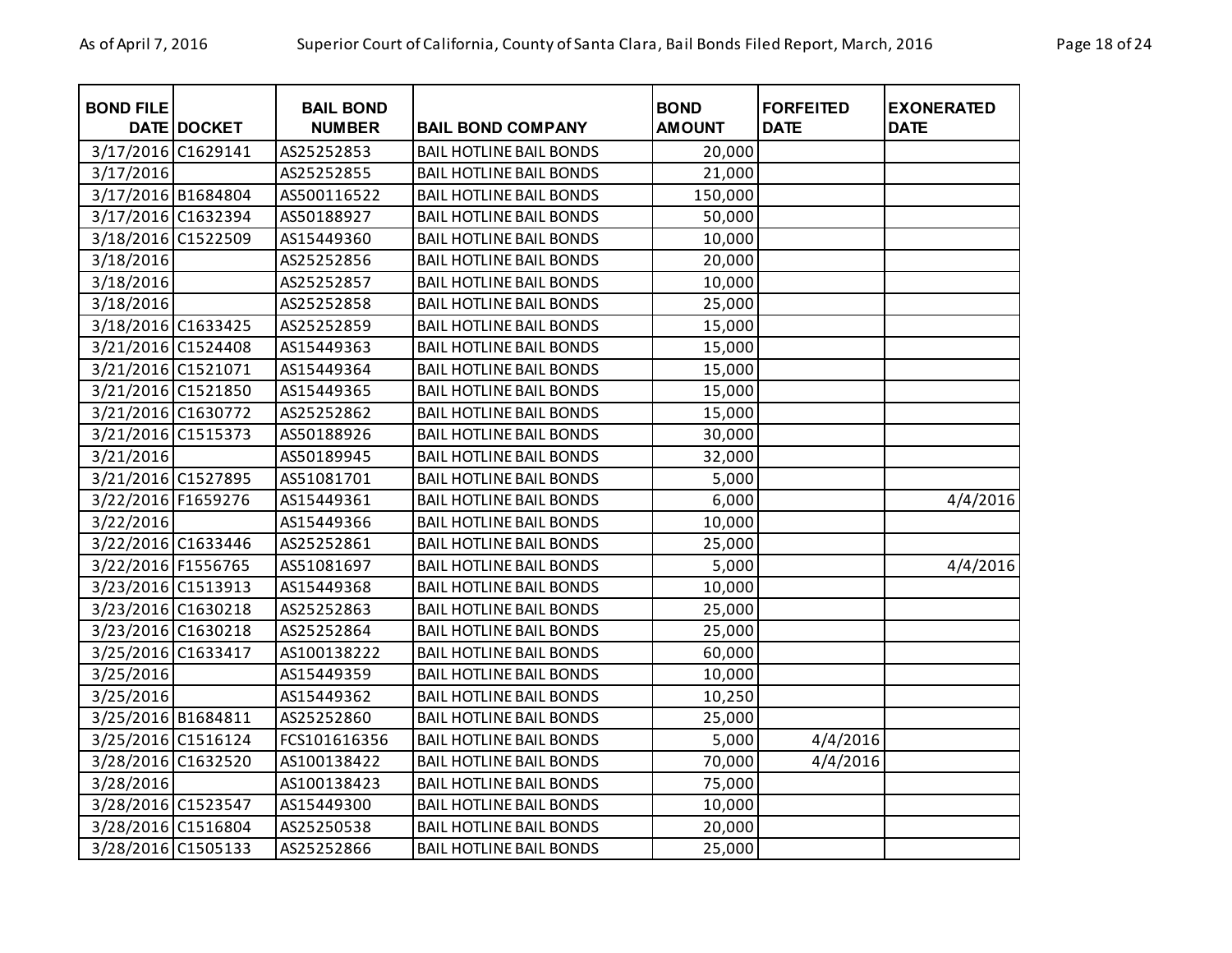| <b>BOND FILE</b>   | DATE DOCKET       | <b>BAIL BOND</b><br><b>NUMBER</b> | <b>BAIL BOND COMPANY</b>        | <b>BOND</b><br><b>AMOUNT</b> | <b>FORFEITED</b><br><b>DATE</b> | <b>EXONERATED</b><br><b>DATE</b> |
|--------------------|-------------------|-----------------------------------|---------------------------------|------------------------------|---------------------------------|----------------------------------|
| 3/28/2016 C1496460 |                   | AS25252867                        | <b>BAIL HOTLINE BAIL BONDS</b>  | 20,000                       |                                 |                                  |
| 3/28/2016          |                   | AS25252979                        | <b>BAIL HOTLINE BAIL BONDS</b>  | 20,000                       |                                 |                                  |
| 3/28/2016 C1509914 |                   | AS50188924                        | <b>BAIL HOTLINE BAIL BONDS</b>  | 50,000                       |                                 |                                  |
| 3/28/2016 C1514391 |                   | AS50188928                        | <b>BAIL HOTLINE BAIL BONDS</b>  | 40,000                       |                                 |                                  |
| 3/28/2016          |                   | AS50188929                        | <b>BAIL HOTLINE BAIL BONDS</b>  | 27,000                       |                                 |                                  |
| 3/28/2016 C1520164 |                   | FCS2501570971                     | <b>BAIL HOTLINE BAIL BONDS</b>  | 250,000                      |                                 |                                  |
| 3/29/2016 B1684057 |                   | AS100137889                       | <b>BAIL HOTLINE BAIL BONDS</b>  | 75,000                       |                                 |                                  |
| 3/29/2016 F1558174 |                   | AS15449367                        | <b>BAIL HOTLINE BAIL BONDS</b>  | 10,000                       |                                 |                                  |
| 3/29/2016 C1524189 |                   | AS25252865                        | <b>BAIL HOTLINE BAIL BONDS</b>  | 20,000                       |                                 |                                  |
| 3/30/2016 B1685083 |                   | AS100138223                       | <b>BAIL HOTLINE BAIL BONDS</b>  | 95,000                       |                                 |                                  |
| 3/30/2016 B1685104 |                   | AS15449304                        | <b>BAIL HOTLINE BAIL BONDS</b>  | 10,000                       |                                 |                                  |
| 3/30/2016 C1634492 |                   | AS15449308                        | <b>BAIL HOTLINE BAIL BONDS</b>  | 5,000                        |                                 |                                  |
| 3/30/2016 F1556400 |                   | AS25252980                        | <b>BAIL HOTLINE BAIL BONDS</b>  | 25,000                       |                                 |                                  |
|                    | 3/4/2016 B1684952 |                                   | 5272578386 BODYGUARD BAIL BONDS | 25,000                       |                                 |                                  |
| 3/29/2016 C1631158 |                   |                                   | 5272578373 BODYGUARD BAIL BONDS | 10,000                       |                                 |                                  |
| 3/16/2016 F1557793 |                   | AB00852190                        | <b>CALBAY BAIL BONDS</b>        | 10,000                       |                                 |                                  |
| 3/10/2016 B1581052 |                   | AS15450360                        | DIAZ BROS BAIL BONDS            | 5,000                        |                                 |                                  |
| 3/14/2016 C1076413 |                   | 2016BB003589                      | <b>DISCREET BAIL BONDS</b>      | 10,000                       |                                 |                                  |
| 3/14/2016          |                   | 2016CC009368                      | <b>DISCREET BAIL BONDS</b>      | 25,000                       |                                 |                                  |
| 3/21/2016          |                   | 2016CC009369                      | <b>DISCREET BAIL BONDS</b>      | 25,000                       |                                 |                                  |
| 3/21/2016 C1633213 |                   | 2016DD006461                      | <b>DISCREET BAIL BONDS</b>      | 50,000                       |                                 |                                  |
| 3/23/2016 C1525582 |                   | 2016GG000082                      | <b>DISCREET BAIL BONDS</b>      | 500,000                      |                                 |                                  |
| 3/25/2016          |                   | 2016AA034432                      | <b>DISCREET BAIL BONDS</b>      | 5,000                        |                                 |                                  |
| 3/25/2016 C1499670 |                   | 2016BB003584                      | <b>DISCREET BAIL BONDS</b>      | 10,000                       |                                 |                                  |
| 3/29/2016 C1631937 |                   | 2016BB012467                      | <b>DISCREET BAIL BONDS</b>      | 7,500                        |                                 |                                  |
| 3/29/2016 C1632022 |                   | 2016EE001133                      | <b>DISCREET BAIL BONDS</b>      | 15,000                       |                                 |                                  |
| 3/30/2016          |                   | 2016BB003587                      | <b>DISCREET BAIL BONDS</b>      | 10,000                       |                                 |                                  |
|                    | 3/3/2016 B1583027 | 2016AA016635                      | ED MUMBERT BAIL BONDS           | 5,000                        |                                 |                                  |
| 3/14/2016          |                   | 2016BB003594                      | ED MUMBERT BAIL BONDS           | 10,000                       |                                 |                                  |
| 3/14/2016          |                   | 2016CC002287                      | ED MUMBERT BAIL BONDS           | 25,000                       |                                 |                                  |
| 3/14/2016          |                   | 2016CC002288                      | ED MUMBERT BAIL BONDS           | 25,000                       |                                 |                                  |
| 3/14/2016          |                   | 2016DD002065                      | ED MUMBERT BAIL BONDS           | 25,000                       |                                 |                                  |
| 3/15/2016          |                   | 2016DD002066                      | ED MUMBERT BAIL BONDS           | 25,000                       |                                 |                                  |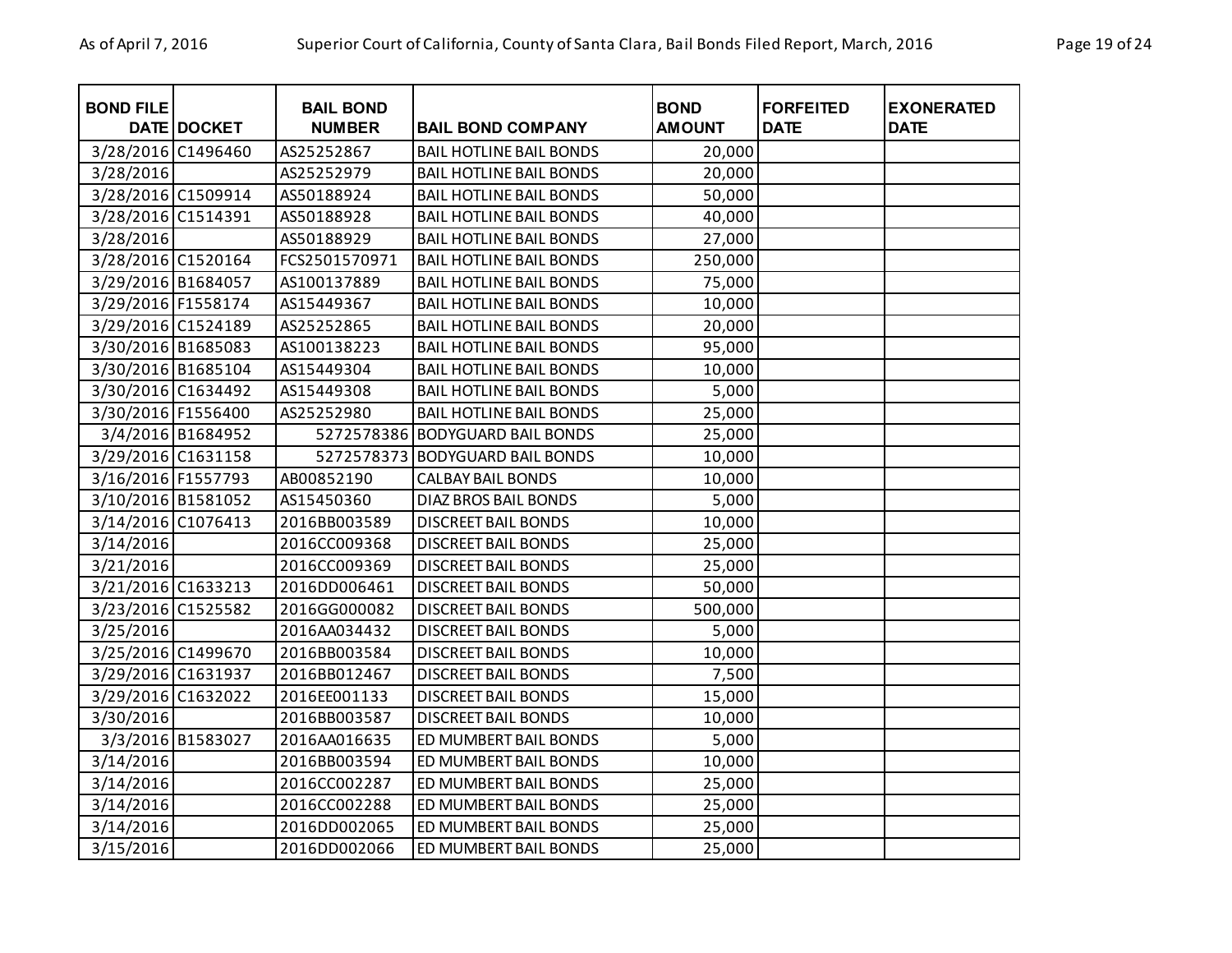| <b>BOND FILE</b>   | DATE DOCKET       | <b>BAIL BOND</b><br><b>NUMBER</b> | <b>BAIL BOND COMPANY</b>         | <b>BOND</b><br><b>AMOUNT</b> | <b>FORFEITED</b><br><b>DATE</b> | <b>EXONERATED</b><br><b>DATE</b> |
|--------------------|-------------------|-----------------------------------|----------------------------------|------------------------------|---------------------------------|----------------------------------|
| 3/16/2016          |                   | 2016DD002063                      | ED MUMBERT BAIL BONDS            | 25,000                       |                                 |                                  |
| 3/17/2016          |                   | 2016DD002064                      | ED MUMBERT BAIL BONDS            | 25,000                       |                                 |                                  |
| 3/23/2016 B1685273 |                   | 2016DD002062                      | ED MUMBERT BAIL BONDS            | 15,000                       |                                 |                                  |
| 3/25/2016          |                   | 2016BB003597                      | ED MUMBERT BAIL BONDS            | 10,000                       |                                 |                                  |
| 3/28/2016          |                   | 2016DD002069                      | ED MUMBERT BAIL BONDS            | 40,000                       |                                 |                                  |
| 3/30/2016 C1523603 |                   | 2016CC011261                      | ED MUMBERT BAIL BONDS            | 25,000                       |                                 |                                  |
| 3/3/2016           |                   | 5105552600                        | <b>EIGHT BALL BAIL BONDS</b>     | 41,000                       |                                 |                                  |
| 3/16/2016 F1658668 |                   | 5113149960                        | <b>EIGHT BALL BAIL BONDS</b>     | 10,000                       |                                 |                                  |
| 3/29/2016 F1659395 |                   |                                   | 5105586571 EIGHT BALL BAIL BONDS | 100,000                      |                                 |                                  |
| 3/30/2016 F1554333 |                   |                                   | 5802800992 EIGHT BALL BAIL BONDS | 5,000                        |                                 |                                  |
| 3/16/2016 F1658538 |                   | 2016CC009797                      | <b>ESPINOZA BAIL BONDS</b>       | 10,000                       |                                 |                                  |
| 3/25/2016 C1365584 |                   | 2016CC011121                      | <b>ESPINOZA BAIL BONDS</b>       | 30,000                       |                                 |                                  |
|                    | 3/1/2016 C1628287 | T5050532031                       | <b>GOLDEN STATE BAIL BONDS</b>   | 50,000                       |                                 |                                  |
| 3/2/2016           |                   | T10050541675                      | <b>GOLDEN STATE BAIL BONDS</b>   | 51,000                       |                                 |                                  |
|                    | 3/2/2016 C1490645 | T5050536862                       | <b>GOLDEN STATE BAIL BONDS</b>   | 50,000                       |                                 |                                  |
|                    | 3/3/2016 C1630289 | T15050532033                      | <b>GOLDEN STATE BAIL BONDS</b>   | 75,000                       |                                 |                                  |
|                    | 3/3/2016 C1628674 | T1550527619                       | <b>GOLDEN STATE BAIL BONDS</b>   | 5,000                        |                                 |                                  |
|                    | 3/7/2016 B1580432 | T1550531095                       | <b>GOLDEN STATE BAIL BONDS</b>   | 15,000                       |                                 |                                  |
|                    | 3/7/2016 C1631916 | T5050536863                       | <b>GOLDEN STATE BAIL BONDS</b>   | 25,000                       |                                 |                                  |
| 3/14/2016          |                   | T1550541660                       | <b>GOLDEN STATE BAIL BONDS</b>   | 10,000                       |                                 |                                  |
| 3/14/2016          |                   | T2550550839                       | <b>GOLDEN STATE BAIL BONDS</b>   | 20,000                       |                                 |                                  |
| 3/15/2016          |                   | T10050550856                      | <b>GOLDEN STATE BAIL BONDS</b>   | 71,000                       |                                 |                                  |
| 3/15/2016 C1525820 |                   | T5050541670                       | <b>GOLDEN STATE BAIL BONDS</b>   | 50,000                       |                                 |                                  |
| 3/16/2016 F1659277 |                   | T5050541671                       | <b>GOLDEN STATE BAIL BONDS</b>   | 25,000                       |                                 |                                  |
| 3/17/2016 C1630946 |                   | T50050536876                      | <b>GOLDEN STATE BAIL BONDS</b>   | 25,000                       |                                 |                                  |
| 3/21/2016          |                   | T550532025                        | <b>GOLDEN STATE BAIL BONDS</b>   | 5,000                        |                                 |                                  |
| 3/22/2016 C1631150 |                   | T10050550855                      | <b>GOLDEN STATE BAIL BONDS</b>   | 100,000                      |                                 |                                  |
| 3/22/2016 F1555592 |                   | T5050544511                       | <b>GOLDEN STATE BAIL BONDS</b>   | 50,000                       |                                 | 3/23/2016                        |
| 3/22/2016 C1629887 |                   | T5050544512                       | <b>GOLDEN STATE BAIL BONDS</b>   | 40,000                       |                                 |                                  |
|                    | 3/3/2016 F1658888 | 5200143408                        | <b>GOTTA GO BAIL BONDS</b>       | 460,000                      |                                 |                                  |
| 3/21/2016 C1502422 |                   | 2016BB014559                      | <b>JM BAIL BONDS</b>             | 10,000                       |                                 |                                  |
|                    | 3/2/2016 C9697643 | S1102399119                       | <b>LATINO BAIL BONDS</b>         | 10,000                       |                                 |                                  |
| 3/10/2016 C1515748 |                   | S1102399120                       | <b>LATINO BAIL BONDS</b>         | 10,000                       |                                 |                                  |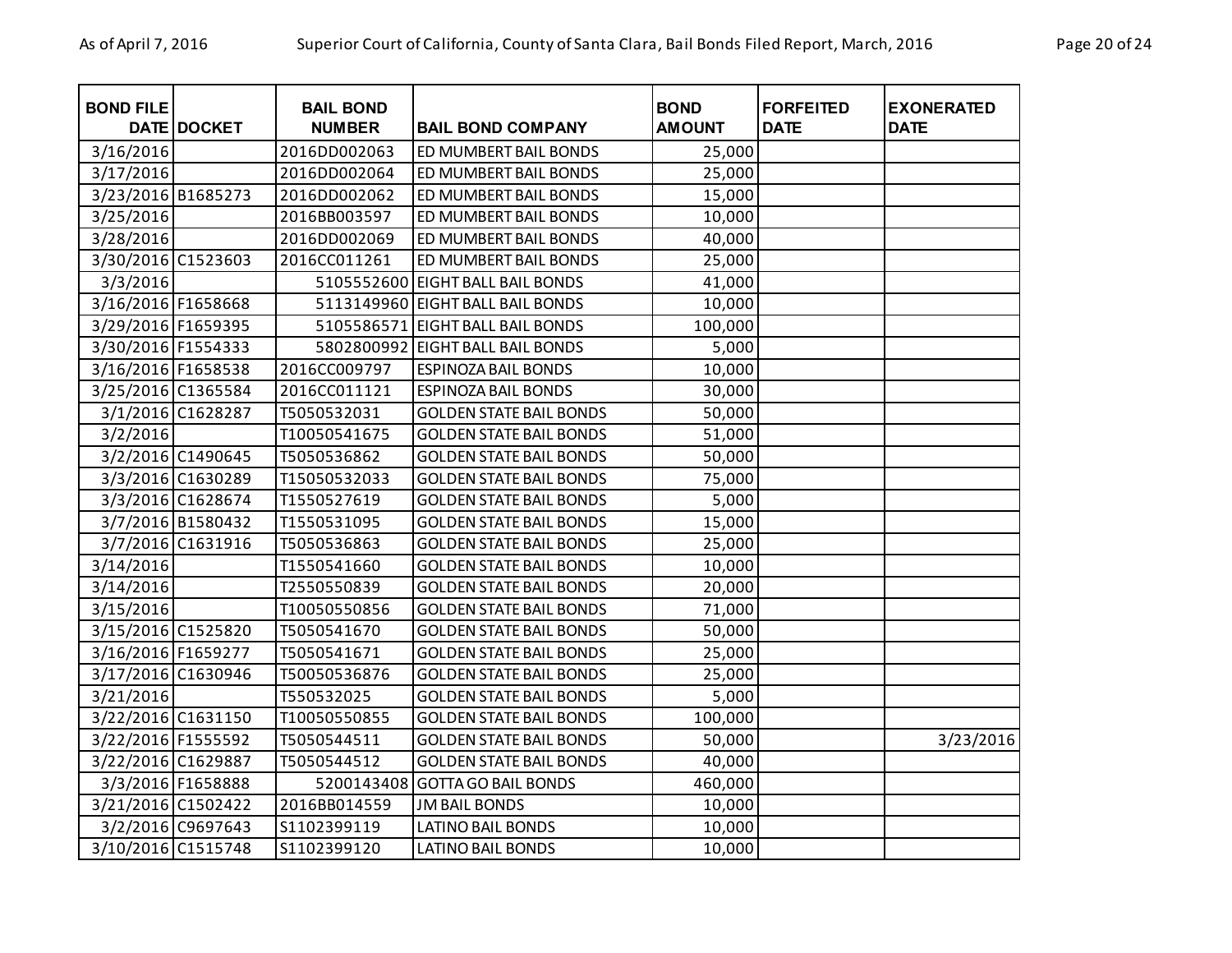| <b>BOND FILE</b>   | <b>DATE DOCKET</b> | <b>BAIL BOND</b><br><b>NUMBER</b> | <b>BAIL BOND COMPANY</b> | <b>BOND</b><br><b>AMOUNT</b> | <b>FORFEITED</b><br><b>DATE</b> | <b>EXONERATED</b><br><b>DATE</b> |
|--------------------|--------------------|-----------------------------------|--------------------------|------------------------------|---------------------------------|----------------------------------|
| 3/15/2016 C1629047 |                    | S1102399121                       | <b>LATINO BAIL BONDS</b> | 10,000                       |                                 |                                  |
| 3/17/2016          |                    | S1102400987                       | <b>LATINO BAIL BONDS</b> | 11,000                       |                                 |                                  |
| 3/28/2016 C1498105 |                    | S2602434028                       | <b>LATINO BAIL BONDS</b> | 15,000                       |                                 |                                  |
| 3/29/2016 C1110694 |                    | S0602390068                       | <b>LATINO BAIL BONDS</b> | 5,000                        |                                 |                                  |
|                    | 3/1/2016 C1629049  |                                   | 5113174672 LE BAIL BONDS | 10,000                       |                                 |                                  |
|                    | 3/2/2016 C1629050  |                                   | 5272578063 LE BAIL BONDS | 10,000                       |                                 |                                  |
| 3/2/2016           |                    |                                   | 5272605286 LE BAIL BONDS | 25,000                       |                                 |                                  |
|                    | 3/3/2016 B1685353  |                                   | 5551505425 LE BAIL BONDS | 41,000                       |                                 |                                  |
| 3/4/2016           |                    |                                   | 5551505441 LE BAIL BONDS | 50,000                       |                                 |                                  |
| 3/7/2016           |                    |                                   | 5105567404 LE BAIL BONDS | 75,000                       |                                 |                                  |
| 3/7/2016           |                    |                                   | 5551466016 LE BAIL BONDS | 37,000                       |                                 |                                  |
|                    | 3/7/2016 C1631494  |                                   | 5551512124 LE BAIL BONDS | 51,000                       |                                 |                                  |
|                    | 3/8/2016 C1629631  |                                   | 5113174643 LE BAIL BONDS | 5,000                        |                                 |                                  |
|                    | 3/9/2016 C1630211  |                                   | 5113187526 LE BAIL BONDS | 10,000                       |                                 |                                  |
| 3/9/2016           |                    |                                   | 5272605273 LE BAIL BONDS | 25,000                       |                                 |                                  |
| 3/9/2016           |                    |                                   | 5272605398 LE BAIL BONDS | 25,000                       |                                 |                                  |
| 3/15/2016          |                    |                                   | 5272577264 LE BAIL BONDS | 25,000                       |                                 |                                  |
| 3/15/2016 C1632265 |                    |                                   | 5272605260 LE BAIL BONDS | 15,000                       |                                 |                                  |
| 3/15/2016 C1628142 |                    |                                   | 5272605385 LE BAIL BONDS | 12,000                       |                                 |                                  |
| 3/15/2016          |                    |                                   | 5551512137 LE BAIL BONDS | 50,000                       |                                 |                                  |
| 3/16/2016 C1523192 |                    |                                   | 5113194999 LE BAIL BONDS | 10,000                       |                                 |                                  |
| 3/16/2016 B1685064 |                    |                                   | 5200144492 LE BAIL BONDS | 350,000                      |                                 |                                  |
| 3/16/2016 F1659497 |                    |                                   | 5272605299 LE BAIL BONDS | 25,000                       |                                 |                                  |
| 3/16/2016 C1502899 |                    |                                   | 5551505454 LE BAIL BONDS | 45,000                       |                                 |                                  |
| 3/17/2016 C1629699 |                    |                                   | 5105574442 LE BAIL BONDS | 75,000                       |                                 |                                  |
| 3/17/2016 C1629896 |                    |                                   | 5113174669 LE BAIL BONDS | 10,000                       |                                 |                                  |
| 3/17/2016 C1633207 |                    |                                   | 5272605372 LE BAIL BONDS | 20,000                       |                                 |                                  |
| 3/17/2016 B1685360 |                    |                                   | 5551512799 LE BAIL BONDS | 40,000                       |                                 |                                  |
| 3/21/2016          |                    |                                   | 5272615957 LE BAIL BONDS | 25,000                       |                                 |                                  |
| 3/21/2016          |                    |                                   | 5551531709 LE BAIL BONDS | 30,000                       |                                 |                                  |
| 3/22/2016 C1629712 |                    |                                   | 5551512140 LE BAIL BONDS | 30,000                       |                                 |                                  |
| 3/23/2016          |                    |                                   | 5272615944 LE BAIL BONDS | 25,000                       |                                 |                                  |
| 3/24/2016 C1633410 |                    |                                   | 5150063711 LE BAIL BONDS | 150,000                      |                                 |                                  |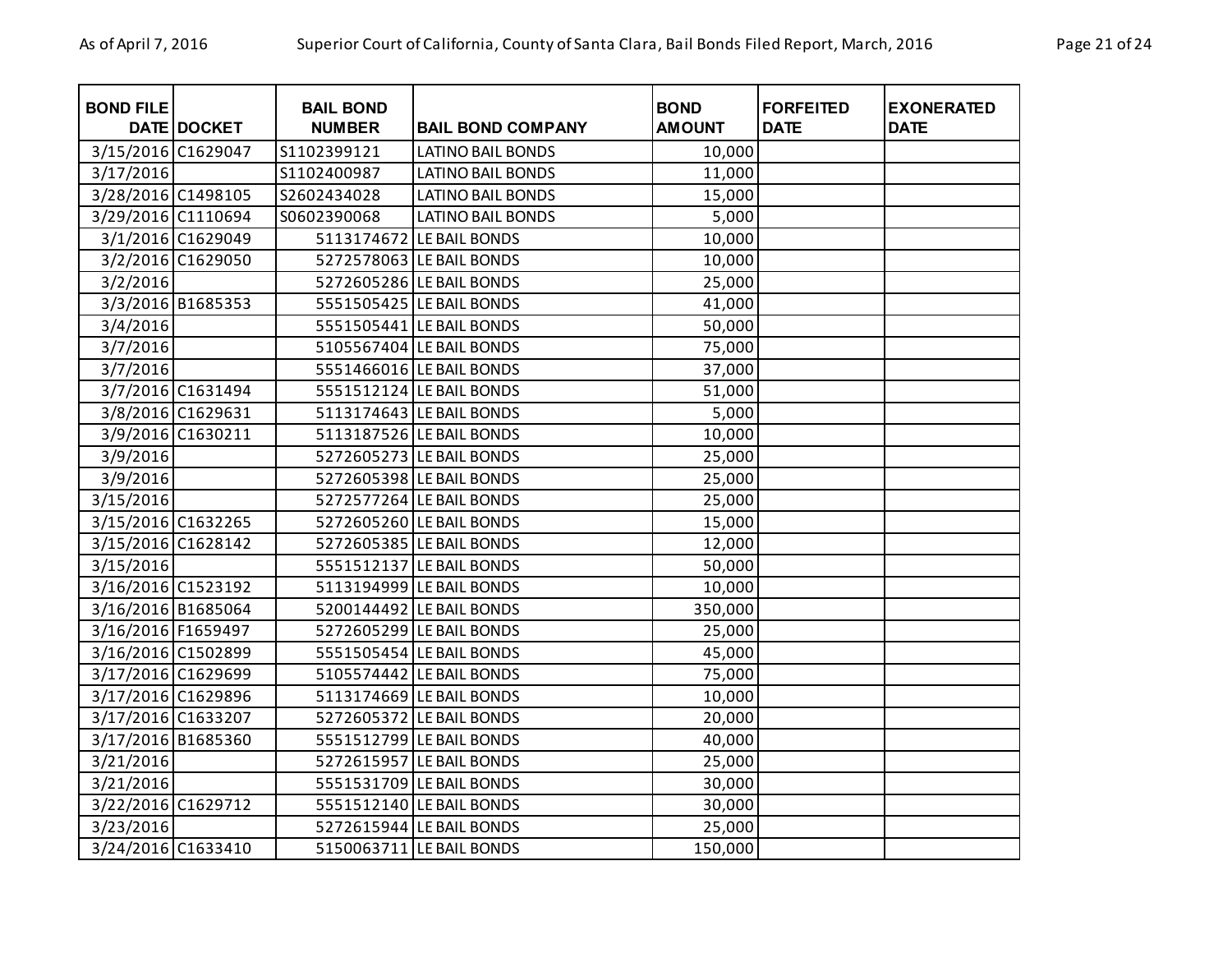| <b>BOND FILE</b>   | <b>DATE DOCKET</b> | <b>BAIL BOND</b><br><b>NUMBER</b> | <b>BAIL BOND COMPANY</b>   | <b>BOND</b><br><b>AMOUNT</b> | <b>FORFEITED</b><br><b>DATE</b> | <b>EXONERATED</b><br><b>DATE</b> |
|--------------------|--------------------|-----------------------------------|----------------------------|------------------------------|---------------------------------|----------------------------------|
| 3/24/2016          |                    |                                   | 51132119702 LE BAIL BONDS  | 11,000                       |                                 |                                  |
| 3/25/2016 B1685112 |                    |                                   | 5113219575 LE BAIL BONDS   | 10,000                       |                                 |                                  |
| 3/25/2016 B1685001 |                    |                                   | 5113219690 LE BAIL BONDS   | 10,000                       |                                 |                                  |
| 3/25/2016 B1685394 |                    |                                   | 5272605356 LE BAIL BONDS   | 25,000                       |                                 |                                  |
| 3/25/2016          |                    |                                   | 5272605554 LE BAIL BONDS   | 25,000                       |                                 |                                  |
| 3/28/2016          |                    |                                   | 5113219533 LE BAIL BONDS   | 10,000                       |                                 |                                  |
| 3/28/2016          |                    |                                   | 5272564493 LE BAIL BONDS   | 25,000                       |                                 |                                  |
| 3/28/2016          |                    |                                   | 5272615928 LE BAIL BONDS   | 25,000                       |                                 |                                  |
| 3/28/2016          |                    |                                   | 5272615931 LE BAIL BONDS   | 26,000                       |                                 |                                  |
| 3/28/2016 C1634036 |                    |                                   | 5551505397 LE BAIL BONDS   | 35,000                       |                                 |                                  |
| 3/28/2016 C1630930 |                    |                                   | 5551505409 LE BAIL BONDS   | 55,000                       |                                 |                                  |
| 3/30/2016 C1634468 |                    |                                   | 5105567392 LE BAIL BONDS   | 75,000                       |                                 |                                  |
| 3/30/2016 B1685021 |                    |                                   | 5113244261 LE BAIL BONDS   | 10,000                       |                                 |                                  |
| 3/30/2016 C1632073 |                    |                                   | 5150063683 LE BAIL BONDS   | 125,000                      |                                 |                                  |
| 3/29/2016 C1628917 |                    | U2520591102                       | <b>LIPSTICK BAIL BONDS</b> | 20,000                       |                                 |                                  |
|                    | 3/1/2016 C1631099  | AS100138817                       | <b>LUNA BAIL BONDS</b>     | 85,000                       |                                 |                                  |
|                    | 3/2/2016 C1630609  | AS25244334                        | <b>LUNA BAIL BONDS</b>     | 25,000                       |                                 |                                  |
|                    | 3/2/2016 C1487442  | AS50179494                        | <b>LUNA BAIL BONDS</b>     | 50,000                       |                                 |                                  |
|                    | 3/3/2016 B1583584  | AS51093001                        | <b>LUNA BAIL BONDS</b>     | 5,000                        |                                 |                                  |
|                    | 3/4/2016 B1684803  | AS15450580                        | <b>LUNA BAIL BONDS</b>     | 10,000                       |                                 | 4/1/2016                         |
|                    | 3/7/2016 C1489333  | AS15450581                        | <b>LUNA BAIL BONDS</b>     | 12,000                       |                                 |                                  |
|                    | 3/8/2016 F1658670  | AS50179508                        | <b>LUNA BAIL BONDS</b>     | 50,000                       |                                 |                                  |
|                    | 3/8/2016 F1658660  | AS51067590                        | <b>LUNA BAIL BONDS</b>     | 5,000                        |                                 |                                  |
| 3/10/2016          |                    | AS25244335                        | <b>LUNA BAIL BONDS</b>     | 20,000                       |                                 |                                  |
| 3/10/2016          |                    | AS50181071                        | <b>LUNA BAIL BONDS</b>     | 46,000                       |                                 |                                  |
| 3/10/2016 C1629521 |                    | AS51093003                        | <b>LUNA BAIL BONDS</b>     | 5,000                        |                                 |                                  |
| 3/14/2016 F1558189 |                    | AS15450576                        | <b>LUNA BAIL BONDS</b>     | 10,000                       |                                 |                                  |
| 3/14/2016 F1556352 |                    | AS51074334                        | <b>LUNA BAIL BONDS</b>     | 5,000                        |                                 |                                  |
| 3/16/2016          |                    | AS25244336                        | <b>LUNA BAIL BONDS</b>     | 10,000                       |                                 |                                  |
| 3/17/2016 C1633223 |                    | AS116925                          | <b>LUNA BAIL BONDS</b>     | 75,000                       |                                 |                                  |
| 3/17/2016 F1557991 |                    | AS51074336                        | <b>LUNA BAIL BONDS</b>     | 5,000                        |                                 |                                  |
| 3/17/2016 F1658646 |                    | AS51074337                        | <b>LUNA BAIL BONDS</b>     | 5,000                        |                                 |                                  |
| 3/21/2016          |                    | AS25246137                        | <b>LUNA BAIL BONDS</b>     | 25,000                       |                                 |                                  |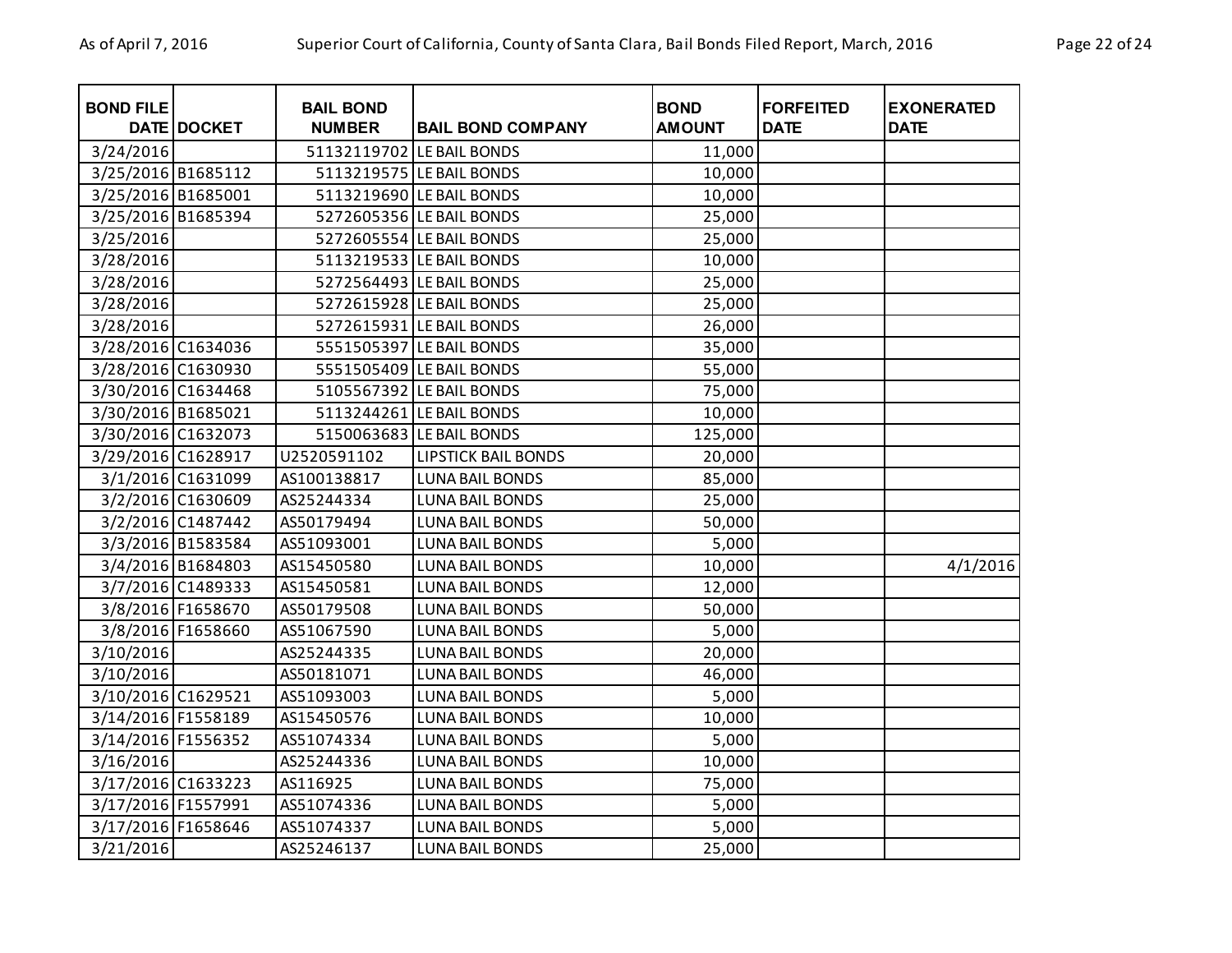| <b>BOND FILE</b>   | <b>DATE DOCKET</b> | <b>BAIL BOND</b><br><b>NUMBER</b> | <b>BAIL BOND COMPANY</b>     | <b>BOND</b><br><b>AMOUNT</b> | <b>FORFEITED</b><br><b>DATE</b> | <b>EXONERATED</b><br><b>DATE</b> |
|--------------------|--------------------|-----------------------------------|------------------------------|------------------------------|---------------------------------|----------------------------------|
| 3/22/2016          |                    | AS25246136                        | <b>LUNA BAIL BONDS</b>       | 25,000                       |                                 |                                  |
| 3/23/2016 C1630300 |                    | AS15450577                        | <b>LUNA BAIL BONDS</b>       | 6,250                        |                                 |                                  |
| 3/23/2016 C1630816 |                    | AS25243968                        | <b>LUNA BAIL BONDS</b>       | 15,250                       |                                 |                                  |
| 3/24/2016          |                    | AS15453317                        | <b>LUNA BAIL BONDS</b>       | 10,000                       |                                 |                                  |
| 3/24/2016 F1659208 |                    | AS51093002                        | <b>LUNA BAIL BONDS</b>       | 5,000                        |                                 |                                  |
| 3/25/2016          |                    | AS15446777                        | <b>LUNA BAIL BONDS</b>       | 10,000                       |                                 |                                  |
| 3/29/2016          |                    | AS50181699                        | <b>LUNA BAIL BONDS</b>       | 36,000                       |                                 |                                  |
| 3/30/2016          |                    | AS100139579                       | <b>LUNA BAIL BONDS</b>       | 80,000                       |                                 |                                  |
| 3/30/2016          |                    | IS50K118646                       | METRO ONE, INC               | 25,000                       |                                 |                                  |
|                    | 3/3/2016 B1581117  | S1102489955                       | <b>OUT NOW BAIL BONDS</b>    | 10,000                       |                                 |                                  |
|                    | 3/7/2016 C1481443  | S5102496651                       | <b>OUT NOW BAIL BONDS</b>    | 15,000                       |                                 |                                  |
|                    | 3/4/2016 B1475192  | 2016AA030655                      | PACIFIC COAST BAIL BONDS     | 5,000                        |                                 |                                  |
|                    | 3/8/2016 F1658742  | 2016AA030656                      | PACIFIC COAST BAIL BONDS     | 5,000                        | 4/5/2016                        |                                  |
| 3/14/2016 C1631154 |                    | 2016BB010590                      | PACIFIC COAST BAIL BONDS     | 10,000                       |                                 |                                  |
| 3/14/2016          |                    | 2016DD001957                      | PACIFIC COAST BAIL BONDS     | 35,000                       |                                 |                                  |
| 3/14/2016 C1629509 |                    | 2016FF000258                      | PACIFIC COAST BAIL BONDS     | 30,000                       |                                 |                                  |
| 3/15/2016 C1525700 |                    | 2016GG000077                      | PACIFIC COAST BAIL BONDS     | 460,000                      |                                 |                                  |
| 3/17/2016 C1629929 |                    | 2016AA030657                      | PACIFIC COAST BAIL BONDS     | 5,000                        |                                 |                                  |
| 3/17/2016 B1580078 |                    | 2016AA030660                      | PACIFIC COAST BAIL BONDS     | 5,000                        |                                 |                                  |
| 3/18/2016 B1580833 |                    | 2016CC001791                      | PACIFIC COAST BAIL BONDS     | 5,000                        |                                 |                                  |
| 3/24/2016          |                    | 2016EE000905                      | PACIFIC COAST BAIL BONDS     | 20,000                       |                                 |                                  |
| 3/25/2016          |                    | 2016CC001790                      | PACIFIC COAST BAIL BONDS     | 10,000                       |                                 |                                  |
| 3/29/2016 C1630937 |                    | 2016EE000904                      | PACIFIC COAST BAIL BONDS     | 15,000                       |                                 |                                  |
| 3/14/2016          |                    | 2016DD006189                      | RAMIREZ BAIL BONDS           | 25,000                       |                                 |                                  |
| 3/15/2016 C1628659 |                    | 2016EE001145                      | RAMIREZ BAIL BONDS           | 40,000                       |                                 |                                  |
| 3/28/2016          |                    | 2016DD006727                      | <b>RAMIREZ BAIL BONDS</b>    | 16,000                       |                                 |                                  |
| 3/15/2016          |                    | 5551506576                        | <b>REASONABLE BAIL BONDS</b> | 50,000                       |                                 |                                  |
|                    | 3/4/2016 C1523179  | AS30K96184                        | SANTA CRUZ BAIL BONDS        | 20,000                       |                                 |                                  |
| 3/11/2016 C1630225 |                    | 2016BB003488                      | <b>TAPOUT BAIL BONDS</b>     | 10,000                       |                                 |                                  |
| 3/16/2016 C1633009 |                    | 2016FF000093                      | <b>TAPOUT BAIL BONDS</b>     | 150,000                      |                                 |                                  |
| 3/17/2016          |                    | 2016CC002177                      | <b>TAPOUT BAIL BONDS</b>     | 25,000                       |                                 |                                  |
| 3/10/2016 B1685216 |                    | A152207151                        | <b>VU BAIL BONDS</b>         | 10,000                       |                                 |                                  |
| 3/10/2016 C1630815 |                    | A302148290                        | <b>VU BAIL BONDS</b>         | 20,000                       |                                 |                                  |